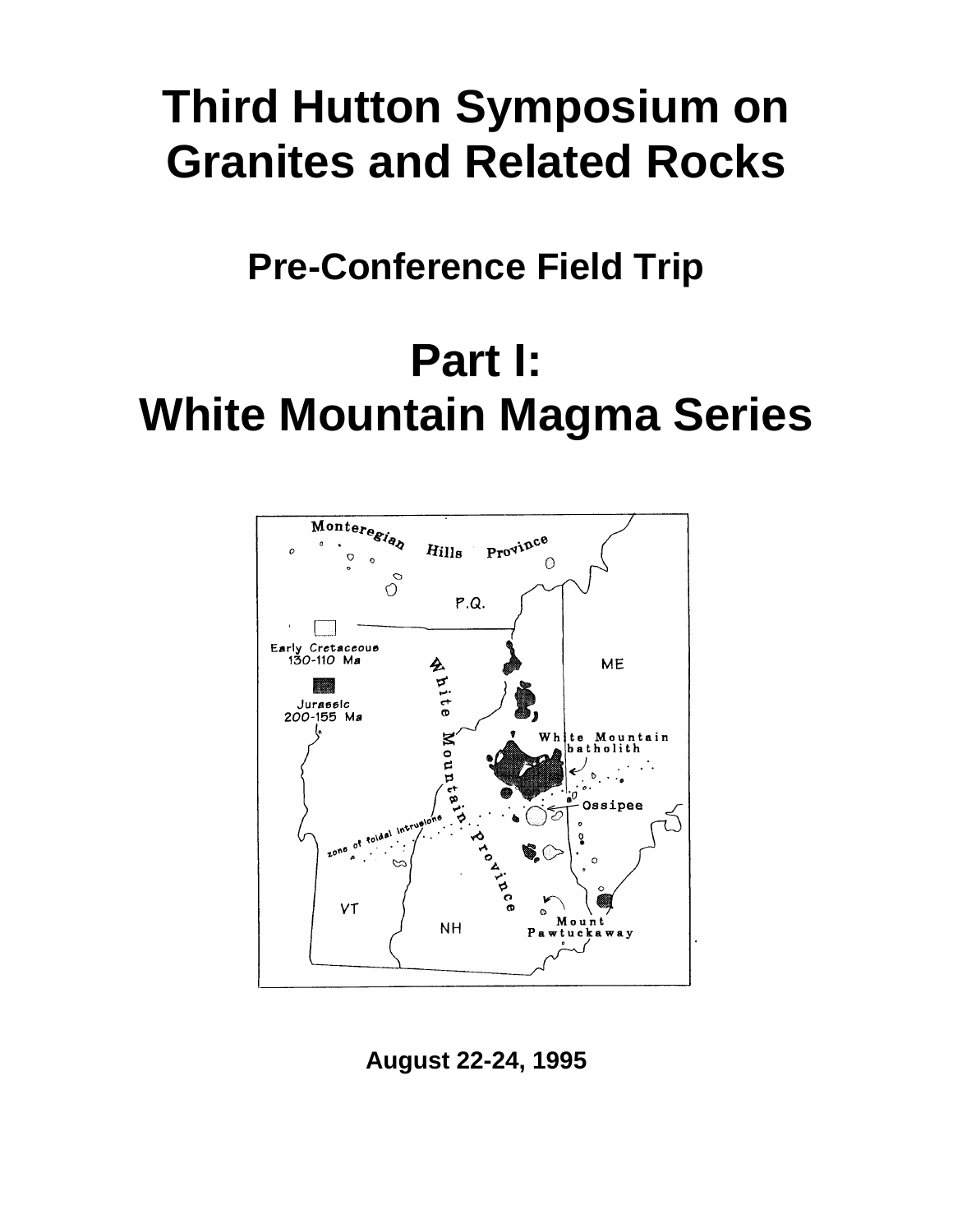# **Part 1 White Mountain Magma Series**

G. Nelson Eby Department of Earth Sciences University of Massachusetts Lowell, MA , U.S.A.

Third Hutton Symposium Pre-Conference Field Trip Guide Lowell, August 1995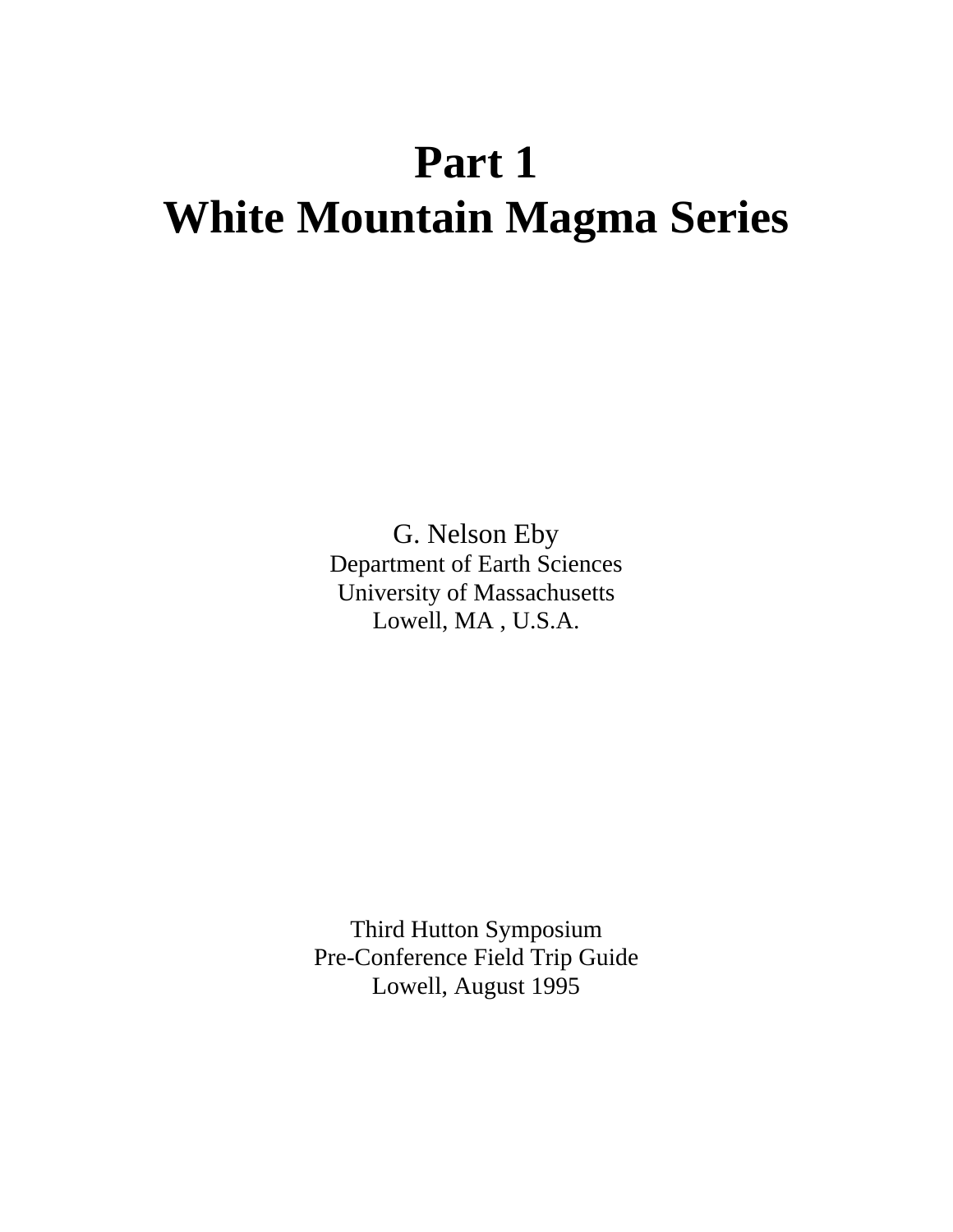# **Introduction**

The White Mountain igneous province of New Hampshire is part of the New England-Quebec province of McHone and Butler (1984). In New England this province is represented by two periods of igneous activity: the older between 220-155 Ma and the younger between 130-100 Ma (Fig. 1). Plutons of the older White Mountain series are largely composed of alkali syenite, quartz syenites, and



**Figure 1.** White Mountain and Monteregian Hills igneous provinces showing the location of the White Mountain batholith, Ossipee, and Mount Pawtuckaway (After Creasy and Eby, 1993).

metaluminous and peralkaline granites. Silica-undersaturated rocks (nepheline syenites) have only been found at two localities; Rattlesnake Mountain in Maine and the Red Hill complex in New Hampshire. With the exception of the Belknaps, mafic igneous rocks are conspicuously absent. The largest intrusive complex is the White Mountain batholith which consists of multiple ring dikes intruded into and by composite plutons of metaluminous to peralkaline granite. Peralkaline rhyolites are preserved in several localities.

The Monteregian Hills and younger White Mountain igneous provinces represent the younger period of igneous activity. The bulk of the magmatism occurred *ca.* 125 Ma, but younger ages have been obtained for Little Rattlesnake (114 Ma, Foland and Faul, 1977) and Cuttingsville (100 Ma, Armstrong and Stump, 1971). Plutons emplaced to the west of Logan's line (which roughly parallels the New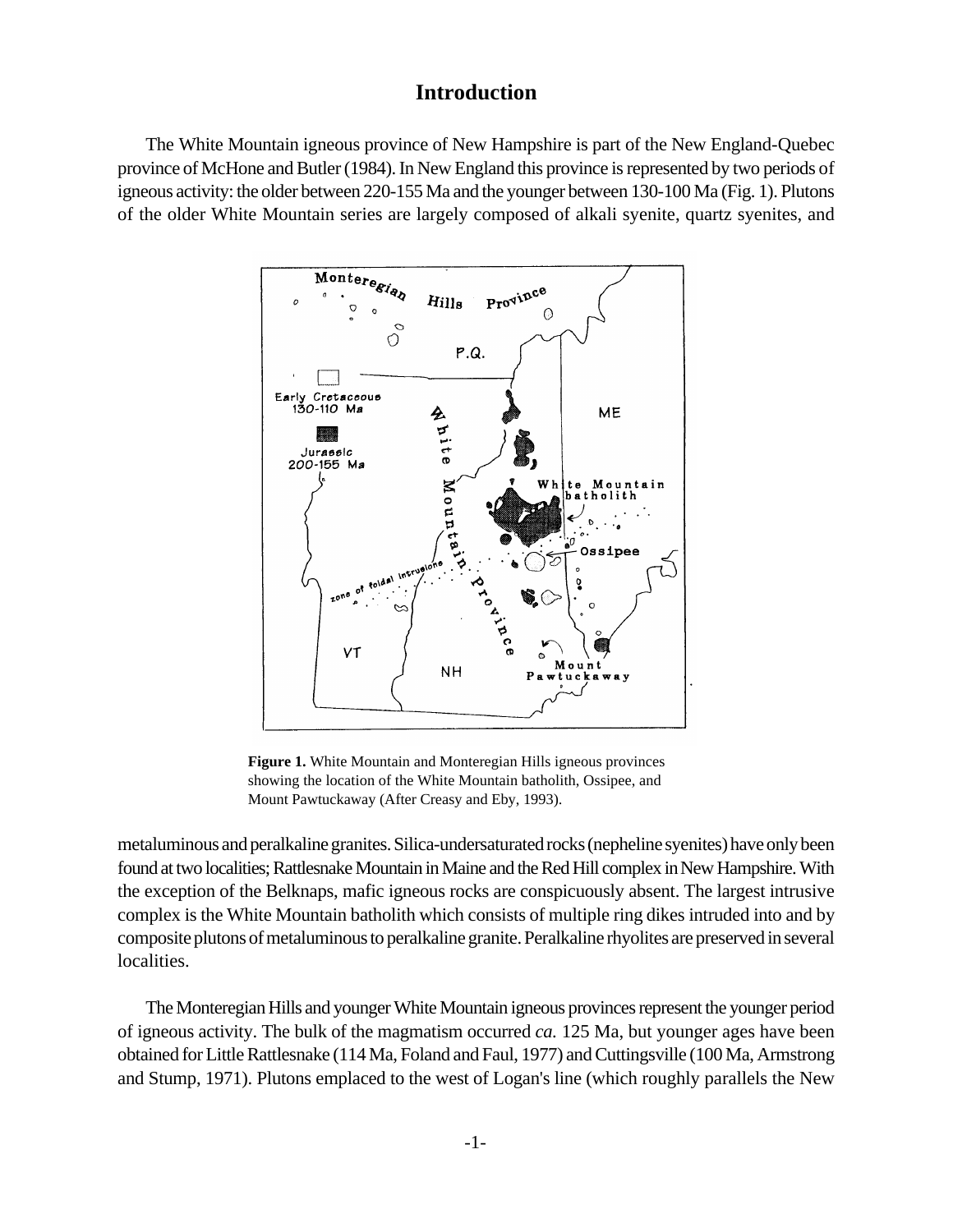Hampshire-Vermont border) consist largely of mafic alkaline suites, many of which are nepheline normative. To the east of Logan's line, felsic rocks are much more important components of the intrusions and silica-undersaturated rocks are notfound. Some of these younger plutons show ring-like structures (Ossipee and Pawtuckaway) while others appear to be small plugs (e.g. Little Rattlesnake, Ascutney and Tripyramid). Generally the most evolved rocks are syenites and quartz syenites, but biotite granite (Conway) is found at Ossipee and Merrymeeting Lake. An overview of both provinces can be found in Eby (1987).

The White Mountain igneous province is a classic example of A-type magmatism. Chemically the granitoids plot in the  $A_1$  field of Eby (1992). While mafic rocks are scarce in the older White Mountain series, they are relatively abundant in the younger White Mountain series. Mafic volcanics (basalts and andesites) are exposed in the Ossipee complex and mafic plutonics ranging from pyroxenites to diorites are found at Mount Pawtuckaway. Given the presence of the mafic end members, evolutionary models which yield evolved felsic liquids by differentiation of mafic magmas have proven successful. Particularly in the case of Mount Pawtuckaway, low initial  ${}^{87}Sr/{}^{86}Sr$  ratios indicate that the magmas were emplaced with little contamination by crustal material.

# **White Mountain Batholith**

# **Introduction**

The White Mountain batholith of central New Hampshire is Jurassic in age and has an areal extent of 1,000 km<sup>3</sup>. The batholith consists of a number of overlapping centers of felsic magmatism (Fig. 2). The individual centers are defined by composite ring dikes of porphyritic quartz syenite. Thick sections of rhyolitic crystal tuffs, breccias, and subvolcanic granite porphyry are partially enclosed by the ring dikes. Multiple intrusions of subalkaline to peralkaline silica-oversaturated granitoids form the bulk of the batholith. A detailed description of the geology, geochronology, and geochemistry of the White Mountain batholith can be found in Eby et al. (1992).

#### **Geology**

The Mount Osceola Granite (green), a subalkaline to peralkaline amphibole granite, and the Conway Granite (red), a subalkaline biotite granite, comprise about 80% of the batholith. While the Mount Osceola Granite tends to be uniform in texture, chemistry, and radiometric age (187 Ma), rocks mapped as Conway Granite show a wide variety of textures and a range in chemistry and radiometric age (183- 155 Ma). The next most abundant lithologies are the syenite and quartz-syenite porphyries which comprise the various ring dikes and several stocks. All of the units were emplaced into Lower Paleozoic schists, gneisses, and granites, which are locally preserved as screens within the batholith. In the eastern portion of the batholith two thick sequences of felsic volcanics (Moat volcanics) are interpreted as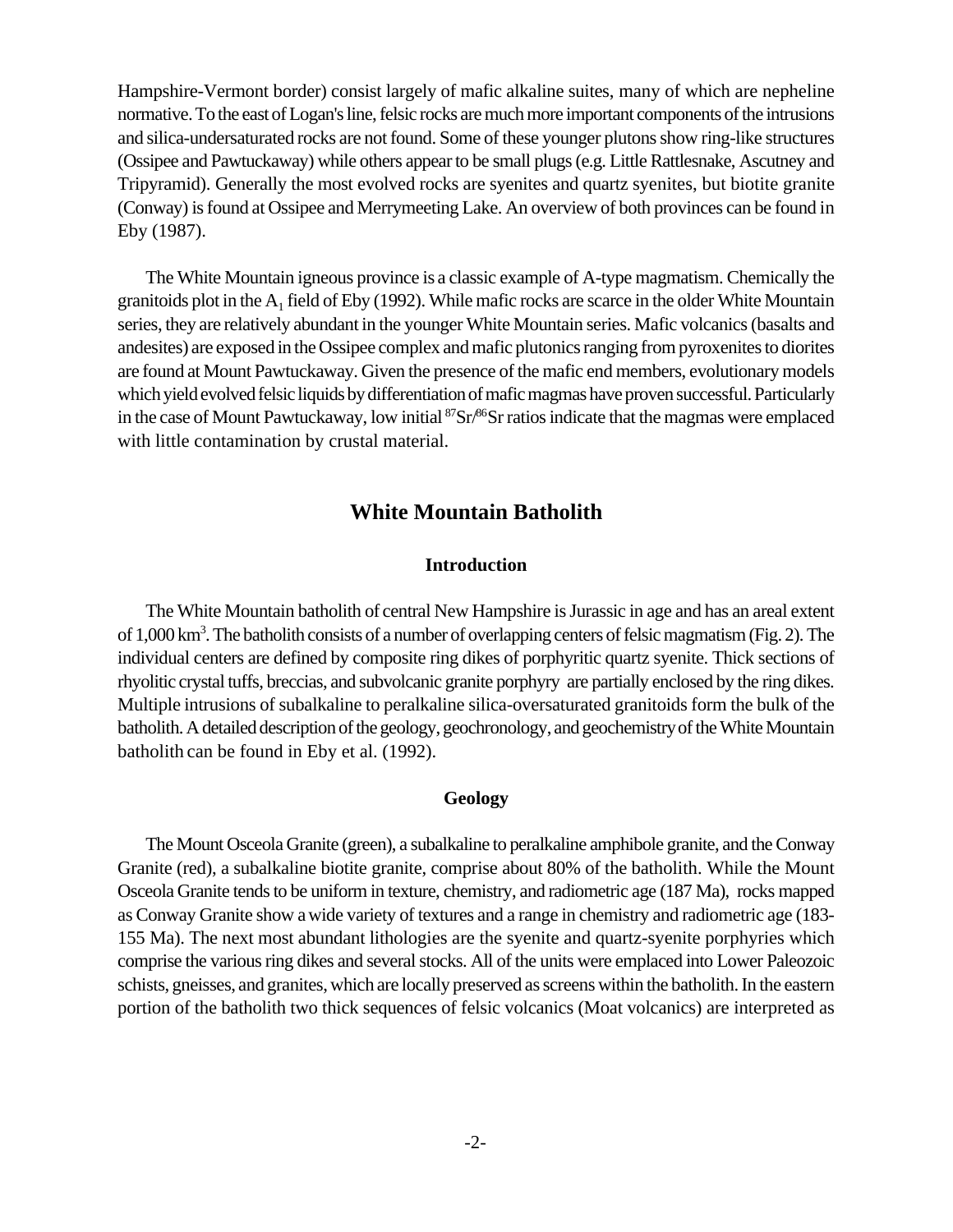

**Figure 2.** Geologic map of the White Mountain batholith from Creasy and Eby (1993).

calderas(Noble and Billings, 1967; Fitzgerald, 1987; Fitzgerald and Creasy, 1988). Only a few isolated outcrops of mafic rocks have been found in the batholith. Radiometric ages indicate an eastward progression of the magmatism. Igneous activity commenced in the western portion of the batholith with the intrusion of several ring dikes and granite porphyries between 200-190 Ma. This was followed by the emplacement ofthe Mount Osceola Granite in both the western and eastern half of the batholiths. Igneous activity continued with the emplacement of the "Conway Granite" plutons and the Albany Porphyritic Quartz Syenite ring-dikes in the eastern portion of the batholith. The eruption of the volcanics in the eastern portion of the batholith was essentially synchronous with the emplacement of the ring-dikes (173- 168 Ma). The phase igneous activity ended with the emplacement of a small "Conway Granite" pluton at 155 Ma. The Hart Ledge complex which is found in the center of the batholith, and the Mount Tripyramid complex which occurs along the southern edge of the batholith, belong to the younger period of White Mountain igneous activity. The White Mountain batholith has been interpreted as a subhorizontal slice through a caldera field at a depth of 1-2 km below the original land surface (Creasy and Eby, 1993).

### **Lithologic Descriptions**

Brief descriptions are given for the major units in the White Mountain batholith. A number of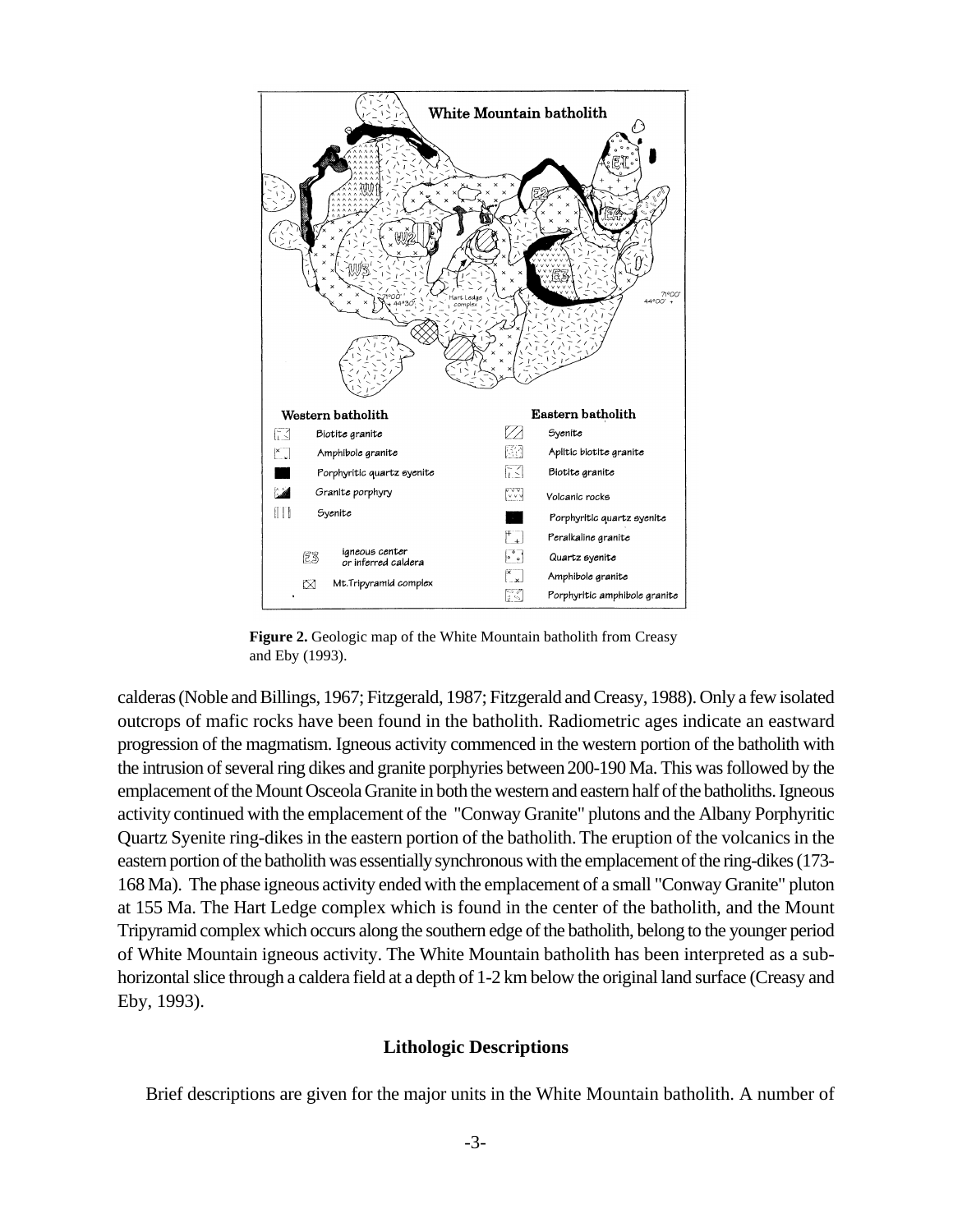lithologies that have only limited distribution are not described. Refer to Eby et al. (1992) and Creasy and Eby (1993), and the references therein, for more complete lithologic descriptions.

Mount Lafayette - porphyritic unit ranging in composition from syenite to granite. Perthite, quartz, fayalite, ferrohedenbergite, and ilmenite occur as phenocrysts while quartz, orthoclase, and ferrohastingsite are found in the groundmass. Accessory minerals are fluorite, allanite, titanite, and zircon.

Mount Garfield - porphyritic quartz syenite. Phenocrysts are quartz and microperthite and occasionally fayalite, ferrohedenbergite, and ilmenite. The fine-grained groundmass consists of quartz, orthoclase, and ferrohastingsite. Grunerite, annite, fluorite, allanite, titanite and zircon are accessory minerals.

Mount Carrigain - syenite porphyry and minor trachyte porphyry. The syenite porphyry has sparse orthoclase microperthite phenocrysts in a fine-grained groundmass of orthoclase microperthite, hastingsite, and minor quartz. The accessory minerals are opaque oxides, biotite, fluorite, and titanite. The trachyte porphyry consists of orthoclase microperthite phenocrysts in a very fine-grained matrix of feldspar and amphibole.

Mount Osceola Granite - medium- to coarse-grained hypersolvus granite that is dark green when fresh. Microperthite, quartz, andferrohastingsite form a hypidiormorphic granular texture. Minor minerals are fayalite, ferrohedenbergite, ferrorichterite and riebeckite. Accessory minerals are fluorite, allanite, monazite, zircon, and titanite. Miarolitic cavities and pegmatite pods are locally abundant.

Conway Granite - medium- to coarse-grained, pink, biotite two-feldspar granite. Accessory minerals are zircon, allanite, apatite, and titanite. There is a great deal of variability in the lithology of the intrusions which are mapped as Conway granite. Some phases are fine-grained and pure white, but have still been included in the Conway. Detailed mapping in the eastern part of the batholith (Osberg et al., 1978) has shown that a number of individual intrusions can be delineated.

Albany Porphyritic Quartz Syenite - porphyritic quartz syenite and porphyritic syenite. Phenocrysts are micro-perthite, subordinate quartz, and minor ferrohedenbergite, fayalite, and ilmenite. The groundmass consists of quartz, alkali feldspar, and ferrohastingsite. The accessory minerals are allanite, titanite, zircon, and fluorite. In detail the Albany Porphyritic Quartz Syenite ring-dikes consist of multiple phases as shown by changes in the abundance of feldspar phenocrysts and total quartz. The porphyritic syenite is distinguished from the Albany Porphyritic Quartz Syenite *sensu stricto* by the decrease in the abundance of phenocrysts (<15%) and the absence of exsolution textures in the alkali feldspar.

Moat Volcanics - a volcanic sequence consisting of commendite, trachyte, and tuff-breccia. Recent mapping has indicated that the Moat represents an intra-caldera sequence. Refer to Creasy and Eby (1993) for a detailed discussion of the various units in the Moat.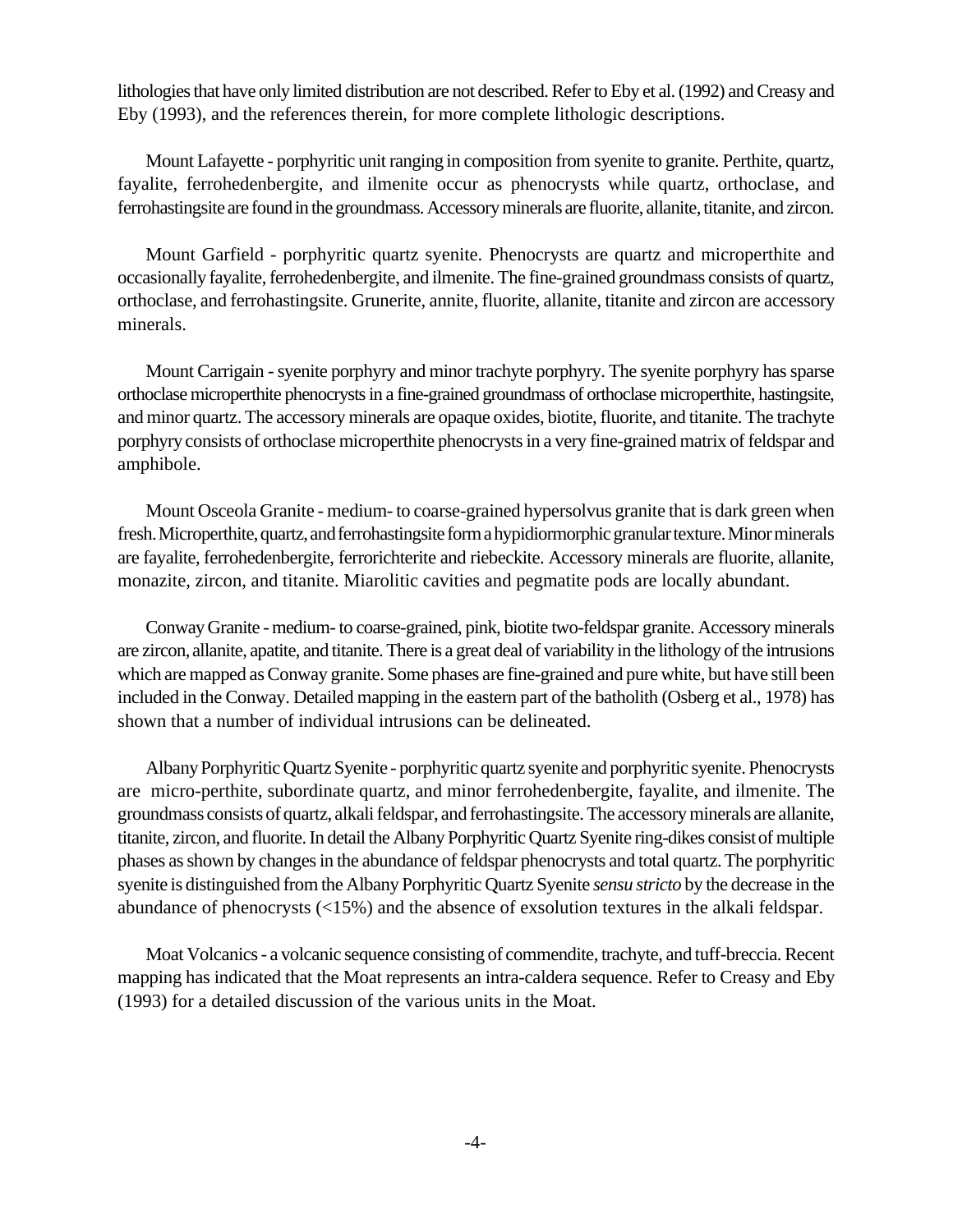#### **Petrogenesis**

A detailed model for the petrogenetic history of the White Mountain batholith can be found in Eby et al. (1992). In brief, the various granitoids that comprise the batholith consistently plot in the  $A_1$  granitoid fields of Eby (1992). It has been suggested that granitoids which plot in the  $A_1$  field originate by differentiation of mafic magmas derived from an OIB-like source. In terms of Sr isotopes there is a sympathetic relationship between the initial Sr ratio and the degree of silica saturation of the individual units. In general syenites are characterized by low initial Sr ratios, and there is a regular increase in initial Sr ratio as the quartz content of the rocks increases. For most of the units there is very little intra-unit variation in Sr initial ratios and magmatic evolution can be explained by closed-system crystal fractionation. In the case of the Conway Granite there is isotopic and elemental evidence that there was significant crustal involvement in marginal facies of the Conway Granite. The Moat Volcanics are highly evolved and, although they show high initial Sr ratios, the low Sr abundance of the Moat Volcanic magmas means that these high ratios could be achieved by relatively minor crustal contamination. The preferred model for the genesis of the various units of the White Mountain batholith envisions the ponding of mafic melts at the base of the crust. These melts undergo various degrees of interaction with the lower crust as they evolve. Melts tapped early in their evolution gave rise to syenitic magmas with low initial Sr ratios while those tapped later gave rise to quartz-bearing magmas with higher initial Sr ratios. In general there seems to have been little involvement with the crust during the emplacement of the various melts. Thus most of the interaction between crust and melt occurred at or near the base of the crust.

# **Ossipee**

#### **Introduction**

The Ossipee ring-dike complex of central New Hampshire is a member of the younger White Mountain igneous province. The topography is shown on the 7.5' Tamworth, Ossipee Lake, Melvin Village, and Tuftonboro quadrangles. The complex is circular in plan view and has a diameter of 14 km (Fig. 3). The almost complete outer ring-dike forms a ridge around the inner basin on the eastern side and forms the outer slopes of the high hills in the western part of the complex. The western third of the complex has a rugged topography and is underlain by basalts and rhyolites. The eastern portion is an interior basin underlain by granite. Maximum relief is approximately 750 m. Ossipee has played a central role in models dealing with the origin of ring dikes (Billings, 1943, 1945; Chapman, 1976) and has long been considered a classic example of a ring-dike complex.

The bedrock geology of the Ossipee complex was originally mapped by Kingsley (1931). Portions of the Ossipee complex appear on the geologic maps for the Mt. Chocorua (Smith et al., 1939), Winnipesaukee (Quinn, 1941), Wolfeboro (Quinn, 1953), and Ossipee Lake (Wilson, 1969) quadrangles. With the exception of the Ossipee Lake quadrangle the geology was based on the original work of Kingsley (1931). The intrusion was remapped by Carr (1980), and his thesis is the basis for the geologic map of the Ossipee complex (Fig. 3) and much of the ensuing discussion of the geology and petrography of the complex.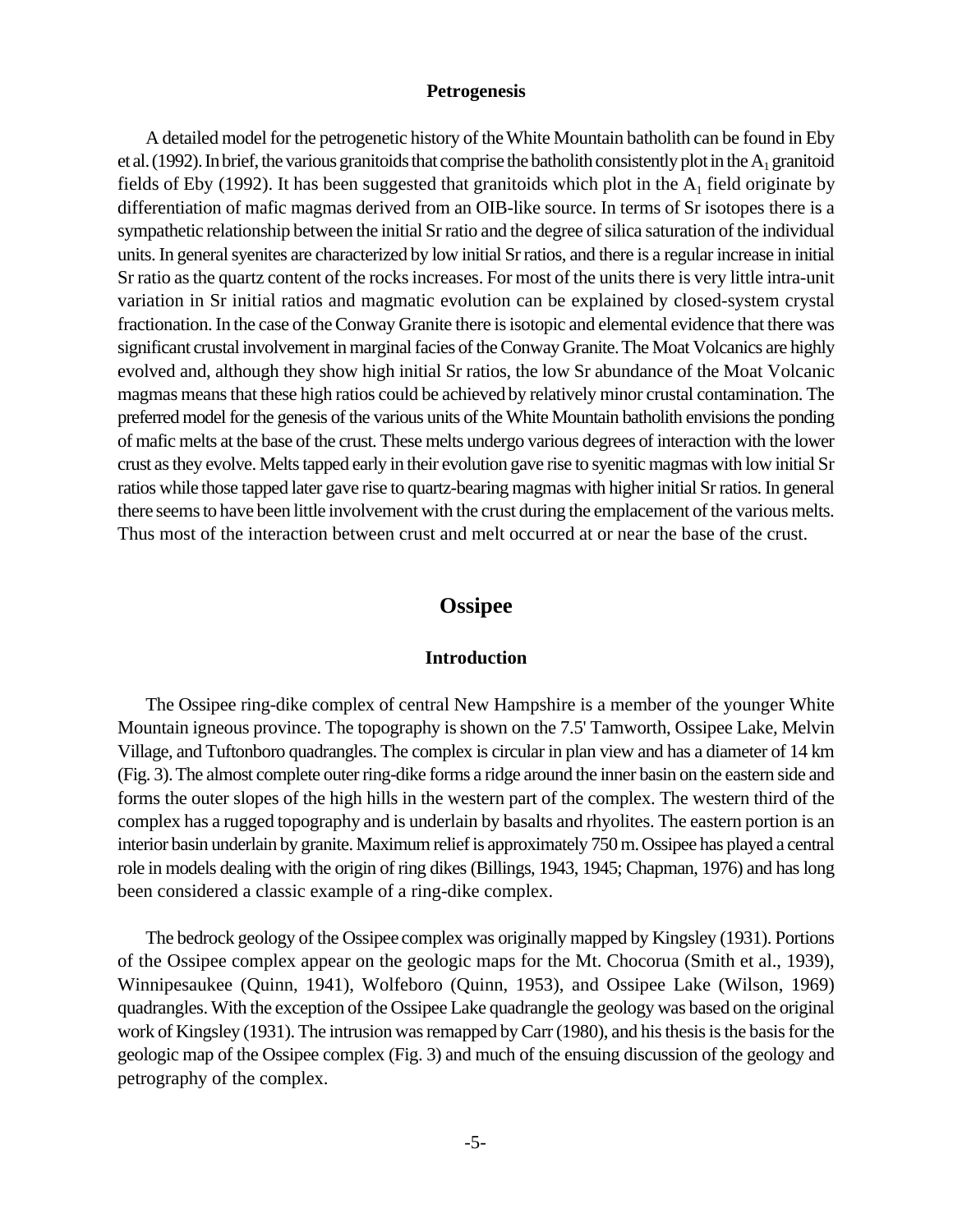

**Figure 3.** Geologic map of the Ossipee complex modified from Carr (1980). Numbers indicate the locations of the field trip stops.

#### **General Geology**

The Ossipee complex occurs within the Merrimack synclinorium and intrudes the Lower Devonian calc-alkaline Winnipesaukee quartz diorite and Concord granite (New Hampshire plutonic series). The outer margin is an almost complete ring-dike with multiple intrusive phases. Much of the ring-dike consists of medium to coarse-grained quartz syenite, but locally pink granite and/or porphyritic rhyolite are important components. The ring-dike is almost vertical, but slightly inward andslightly outward dips have been recorded. The complex is unique in the Younger White Mountain igneous province for the large amount of preserved basalt. The basalt generally occurs as inward dipping blocks in the rhyolite, but in places thick basalt-rhyolite sequences, which were apparently contiguous, have been preserved, thus suggesting that some of the basaltic and rhyolitic volcanism was contemporaneous. A sequence of thinly laminated beds of andesitic and basaltic ash, with shallow to moderate inward dips, occurs along the northeastern margin of the complex. The ash beds are interpreted to be caldera-type lake-bed deposits. Multiple phases of rhyolite have been identified, and on the basis of groundmass grain size it is believed that much of the rhyolite was subvolcanic (hence the name "intrusive" rhyolite). Some of the rhyolite,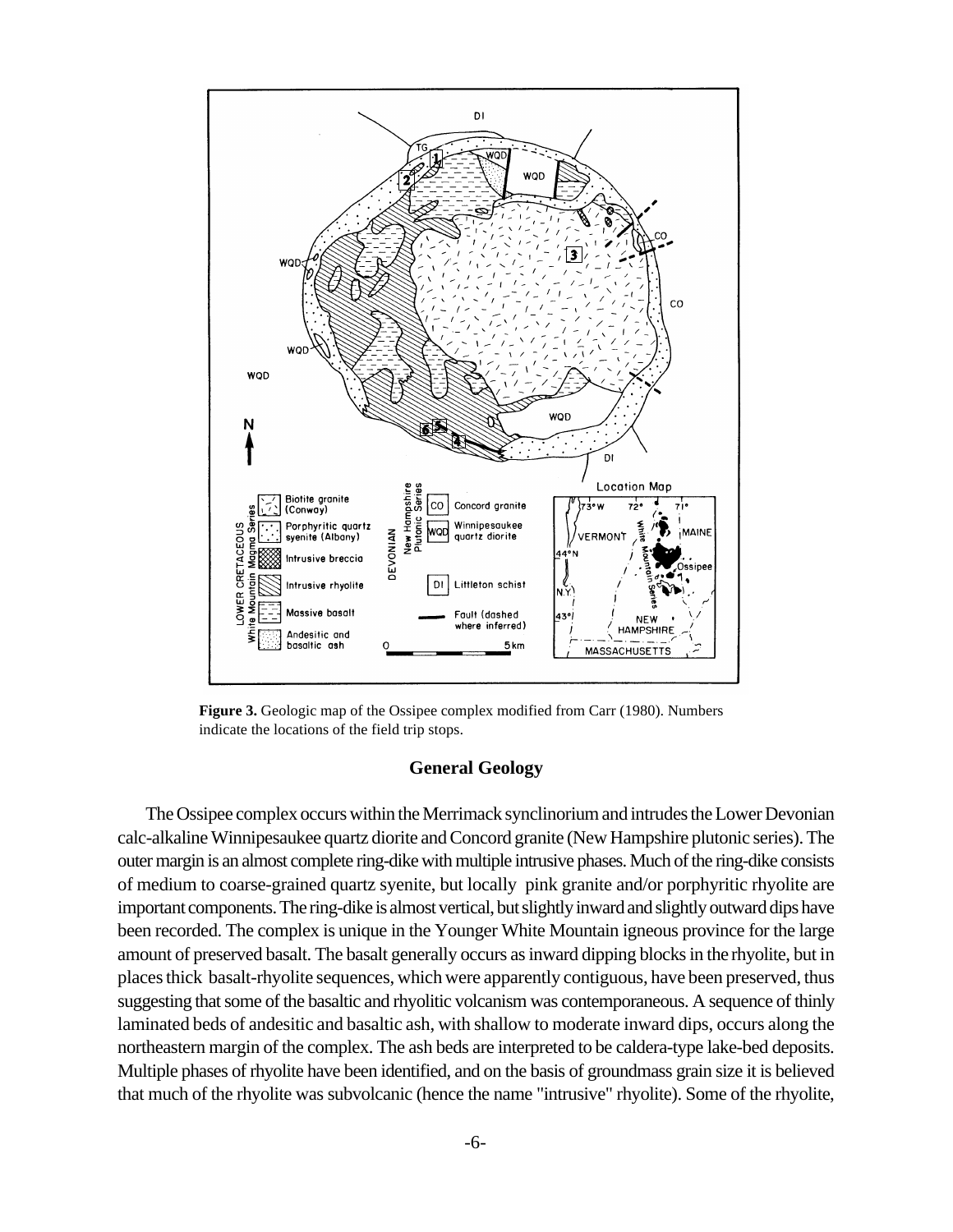however, was erupted at the surface. The eastern portion of the complex is underlain by pink coarsegrained "Conway" granite. The granite is poorly exposed except at the tops of hills within the interior basin, where rounded and deeply weathered outcrops can be found. Gravity and magnetic data (Sharp and Simmons, 1978) indicate that the complex has a vertical core of mafic rock with a thin granitic carapace. In areas marked by maximum gravity ormagnetic anomalies gabbroic and dioritic enclaves can be found in the granite.

Carr (1980) proposed the following sequence of events for the Ossipee complex. (1) Eruption of basaltic and andesitic magmas from a hypabyssal magma chamber forming ash and flows. (2) Intrusion of basaltic magmas through the volcanic pile forming massive basalts. (3) Rapid intrusion of rhyolitic magmas along dikes disrupting the pile of pre-existing ash and massive basalts and causing the collapse of the pile into the felsic magma. The presence of xenocrystic fragments of quartz and alkali feldspar, and the existence of intrusive breccia pipes with rhyolitic matrix, suggest that this may have been an episode of explosive magmatism. (4) Formation of the outer ring fractures and cauldron subsidence. (5) Emplacement of biotite granite. Since this granite occurs as a sheet above the mafic plug, which may represent the earlier basalt magma chamber, it was suggested that the granitic magma may have been emplaced along a cauldron fracture formed above the earlier magma chamber. (6) Emplacement of "lamprophyric" dikes.

## **Lithologic Descriptions**

## **Mafic Units**

Andesitic and basaltic ash - ash beds vary in thickness for 1 mm to tens of cms and vary in color from light gray to black. Many of the beds are finely laminated and graded. Identifiable minerals are plagioclase fragments, interstitial brown biotite and magnetite, and tiny euhedral apatites.

Basalt - two basic lithologies have been distinguished, one is coarsely porphyritic and the other is massive and sparsely- to non-porphyritic. Plagioclase is the dominant phenocryst phase and varies from 0.1 to 0.5 cm in size in the sparsely prorphyritic variety up to 1 cm in size in the coarsely porphyritic variety. Rare phenocrysts of altered clinopyroxene and biotite have been observed. The groundmass consists of plagioclase, altered clinopyroxene, amphibole, bitotite and magnetite. Some specimens are strongly magnetic. Extensive replacement of plagioclase by epidote has been observed in some specimens.

#### **Felsic Units**

Rhyolite - all ofthe rhyolites are mineralogically similar. Phenocrysts are angular to sub-angular alkali feldspar fragmentsand sub-rounded and embayed euhedral quartz grains. Rare plagioclase and amphibole fragmentshave been noted. The groundmass consists of quartz, K-feldspar, minor plagioclase, amphibole, and biotite. Basaltic and dioritic enclaves are common in the rhyolites. Hornblende syenite enclaves have also been observed. Many outcrops show a flow foliation. Texturally five varieties of rhyolite have been distinguished: (1) small pink alkali feldspar and clear quartz phenocrystsin a dense, black, very finegrained matrix; (2) cream colored alkali feldspar and gray smoky quartz phenocrysts in a fine- to very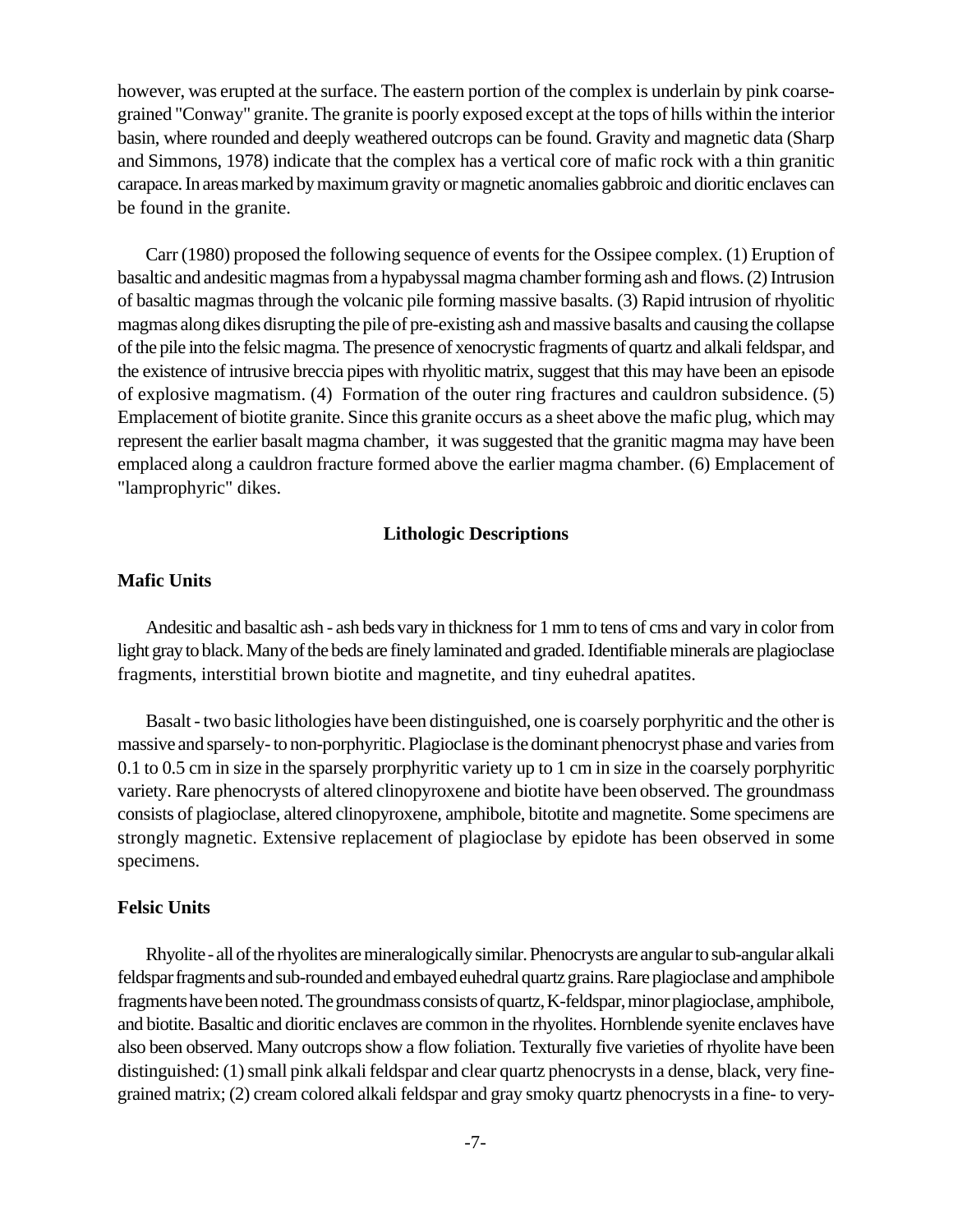fine-grained dark gray matrix; (3) large pink alkali feldspar and gray smoky quartz phenocrysts in a finegrained light brown matrix; (4) small cream colored alkali feldspar and gray smoky quartz phenocrysts in a medium- to fine-grained light brownish-gray matrix; and (5) large euhedral to subhedral phenocrysts of pink alkali feldspar and gray quartz in a fine-grained light brown to blue-gray matrix which shows spherulitic textures in thin section.

Porphyritic quartz syenite - alkali feldspar and sparse quartz phenocrysts in a medium- to fine-grained groundmass of alkali feldspar, quartz, biotite, hornblende and accessory magnetite, ilmenite and apatite and trace zircon. The quartz phenocrysts are partially resorbed by the groundmass minerals. The bulk of the quartz syenite is gray in color, but a somewhat finer grain pink variety has been identified. The groundmass of the pink variety contains abundant quench (graphic) textures. Hornblende syenite and basalt enclaves are found in the porphyritic syenite.

Subporphyritic granite - Subporphyritic, medium- to fine-grained, pink on fresh surfaces, and consists of quartz, alkali feldspar, minor oligoclase and biotite (often altered to chlorite). A characteristic feature is the intergrowth of quartz and alkali feldspar (graphic texture) in the somewhat finer-grained groundmass. Basalt enclaves are occasionally observed. This unit is one of the phases which comprise the ring dike.

Biotite granite - coarse- to medium-grained, phaneritic to subporphyritic, pink granite. Early maps of the Ossipee complex identify this granite as "Conway" (because of its pink color), but it is clearly not correlative with the Conway granite of theWhite Mountain batholith. Mineralogically the rock consists of rounded gray quartz, buff-colored alkali feldspar, minor plagioclase and biotite, and rare amphibole. The accessory minerals are fluorite, allanite, zircon, apatite, and opaque oxides. In the subporphyritic varieties quartz and alkali feldspar form the phenocrysts. Miarolitic cavities are common in some areas and often contain orthoclase and smoky quartz crystals up to 3 cm long. In many localities the granite is cut by pink to buff colored, fine-grained aplite dikes which are mineralogically similar to the granite. The dikes are usually less then 5 cm wide and show no preferred orientation.

# **Mount Pawtuckaway**

#### **Introduction**

Mount Pawtuckaway, a member of the younger White Mountain igneous province, is located in Rockingham County, New Hampshire. The complex is centrally located along the northern edge of the 7.5' Mt. Pawtuckaway quadrangle and falls within the boundaries of Pawtuckaway State Park. The complex has a surface exposure of approximately  $8 \text{ km}^2$ , is roughly circular in plan view, and the maximum relief is on the order of 200 m (Fig. 4). The mafic rocks, which are easily eroded, underlie the lowlands while the more resistant monzonites and syenites form ridges. The low ridge along the southern edge of the complex is underlain by gabbros and troctolites. The Pawtuckaway magmas were intruded into the Precambrian Massabesic Gneiss Complex.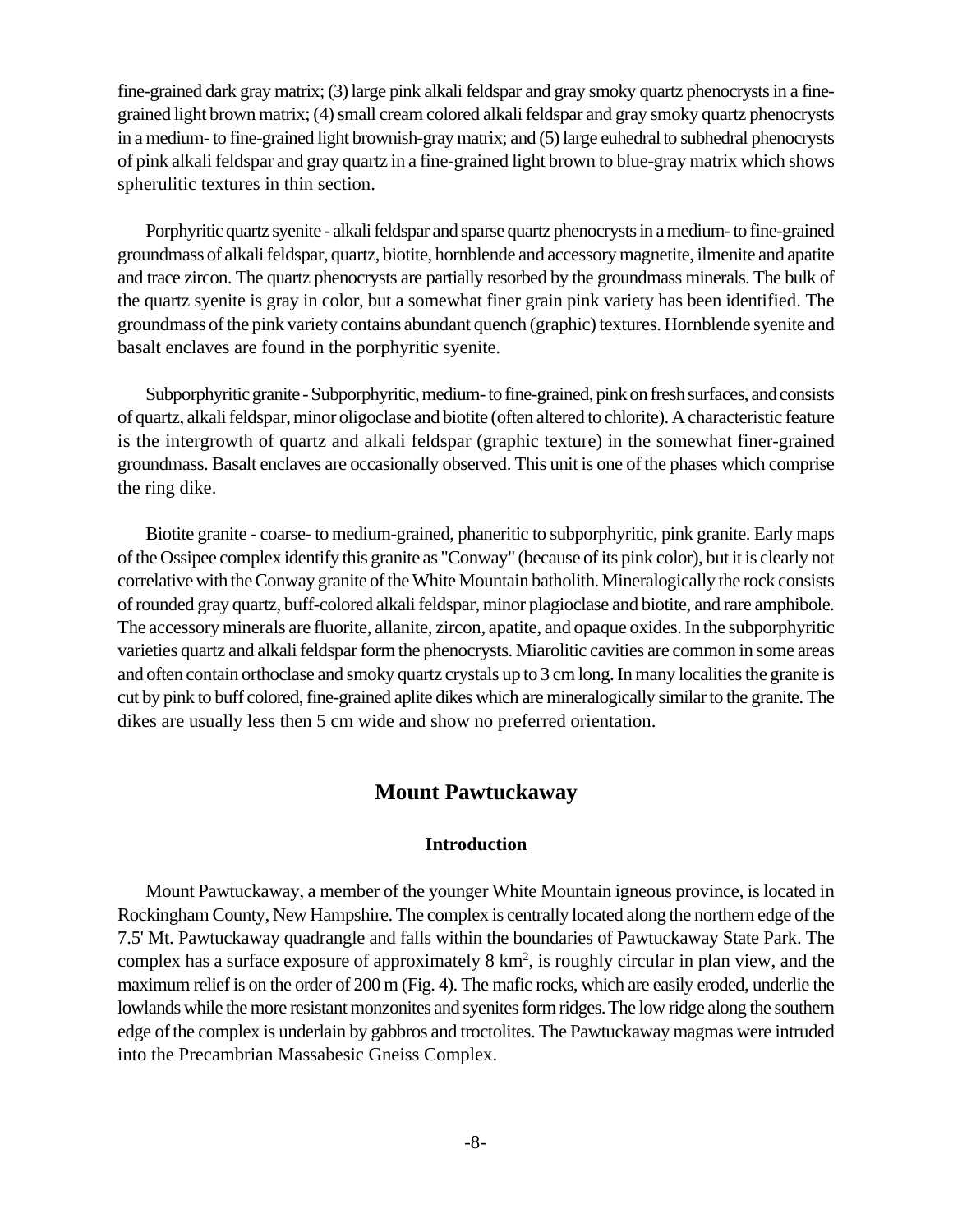

**Figure 4.** Geologic map of the Mount Pawtuckaway ring dike complex showing the locations of the field trip stops. From Creasy and Eby (1993).

The earliest studies of the Mount Pawtuckaway complex described the rocks as largely syenites and camptonites. Roy and Freedman (1944) were the first to completely map the complex and a further modification of the geology is found in Freedman (1950). Shearer (1976) did a geochemical study of the major units and Richards (1990) undertook a structural, petrographic and geophysical study. A series of senior projects (J. Dadoly, M. Kick, M. Lambert, and J. Plunkett) conducted at the University of Massachusetts, Lowell, have dealt with various aspects of the geology and geochemistry of the complex. The data of all these investigators has been used to construct the current version of the Mount Pawtuckaway geologic map.

#### **General Geology**

Modeling of geophysical data (Richards, 1990) indicates that the pluton is a plug-like structure extending to a depth of approximately 3 km. The units have steep contacts, and a body of high magnetic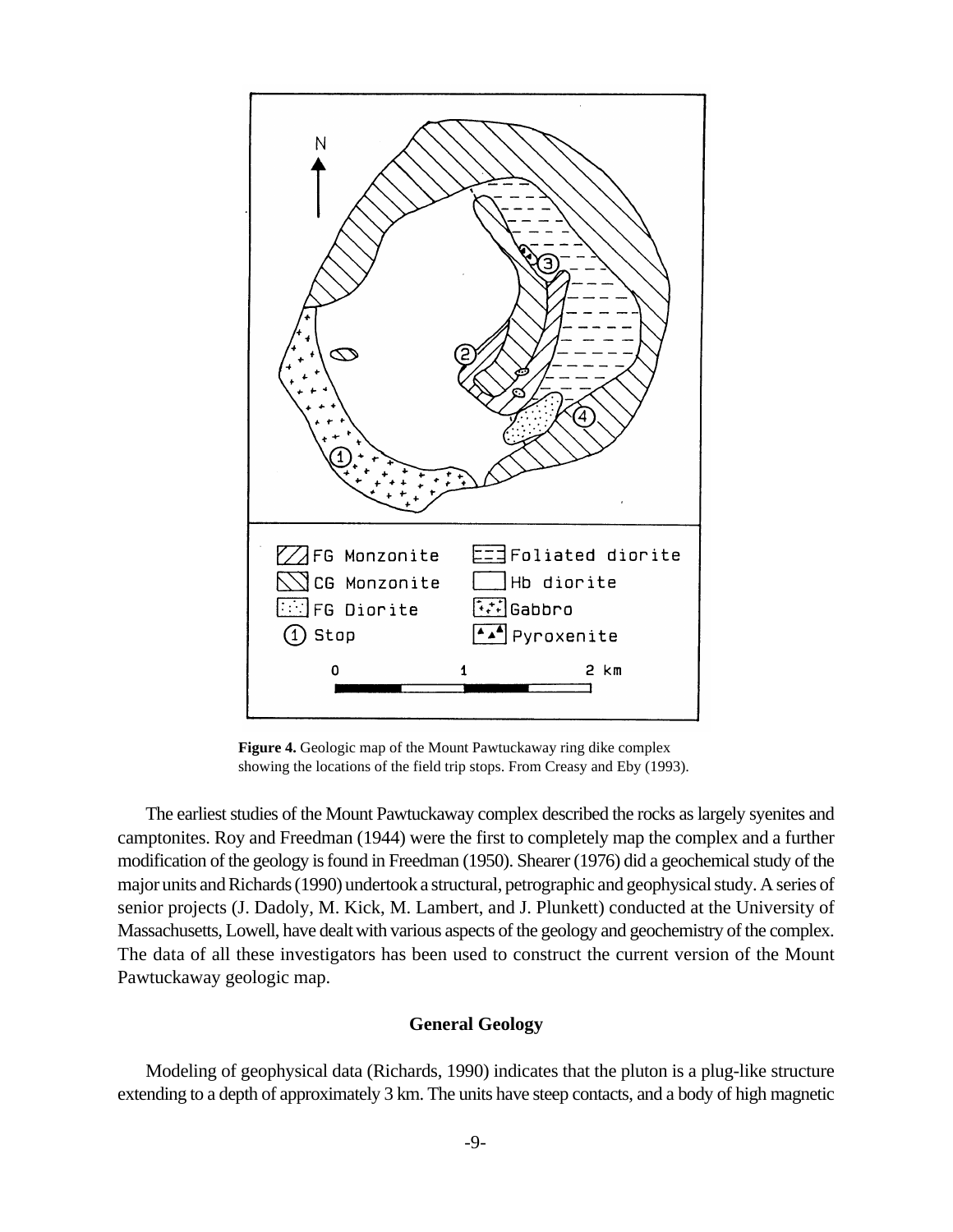susceptibility occurs at depth. Field relations indicate that the mafic rocks were emplaced prior to the felsic rocks (see Fig. x for the locations of the various units). Based on apatite fission-track data Doherty and Lyons (1980) estimated that the rocks currently exposed at the surface were originally at a depth 3.0 to 3.6 km. A K-Ar biotite age of  $124 \pm 2$  Ma (corrected to new decay constants) has been determined for the coarse-grained monzonite (Foland et al., 1971).

The earliest mafic rocks are pyroxenites which are preserved as blocks in the foliated diorite and medium-grained monzonite. Given the large size of some of these blocks, it is unlikely that they have undergone any significant upward transport, and they most likely occur close to their original level of emplacement. An arcuate body of gabbro occurs along the southern margin of the complex. This unit is distinguished by the anorthite content of its plagioclases  $(An_{60}$  to  $An_{46})$ , the essential absence of apatite (which is a common accessory in the other mafic units), and its distinctive trace element geochemistry. Troctolites occur within this unit. Locally the gabbro does show a foliation dipping inward at about 50°. The position of the gabbro in the sequence of mafic rock emplacement is ambiguous since it is not intruded by any of the other units. Several varieties of diorite are found: coarse-grained hornblende diorite,medium-grained foliated diorite and fine-grained diorite. The coarse-grained hornblende diorite is largely confined to the western portion of the complex. Locally this unit does show a weak foliation. The medium-gained foliated diorite is differentiated on the basis of its generally higher pyroxene/amphibole ratio and the presence of foliation due to the alignment of plagioclase laths. These rocks are largely confined to the eastern portion of the complex. The fine-grained diorite is a distinctive unit texturally and shows no foliation. Because of the absence of foliation it is inferred to be the last mafic unit emplaced in the complex.

The felsic rocks are monzonites and syenites. The outer ring of coarse-grained monzonite grades inward to coarse-grained syenite. An arcuate unit of coarse- to medium-grained monzonite occurs within the complex. The fine-grained monzonite partially surrounds this arcuate structure and is found as inclusions in the coarser-grained monzonite. Dikes of what appear petrographically to be fine-grained monzonite cut the outer coarse-grained monzonite. Most of these units are cut by mafic and felsic dikes which represent the last stages of igneous activity at Mount Pawtuckaway.

The pyroxenites are apparently the earliest rocks to be emplaced at Mount Pawtuckaway. The arcuate gabbro which outcrops at the southern edge of the complex may be related to the pyroxenite. In terms of both texture and geochemistry, the pyroxenite and gabbro can be interpreted as cumulus rocks. The initial phase of magmatic activity at Mount Pawtuckaway, therefore, may have consisted of the precipitation, from the wall inward, of minerals from a convecting mafic magma. The coarse- and medium-grained diorites were the next units to be emplaced. The foliation in these units dips towards the center of the complex and the dip increases as one moves inward (Kick, 1992, unpublished data), suggesting a funnel-shapedintrusion. The fine-grained diorite does not show any foliation, and does occur as inclusions in the medium-grained monzonite, thus it must be the last of the mafic units emplaced, but must predate at least some of the felsic units. The fine-grained monzonite occurs as inclusions in the medium- to coarse-grained monzonite of the central arcuate unit. If the fine-grained monzonite dikes in the outer coarse-grained monzonite are related to the central fine-grained monzonite then there are at least two periods of coarse-grained monzonite emplacement.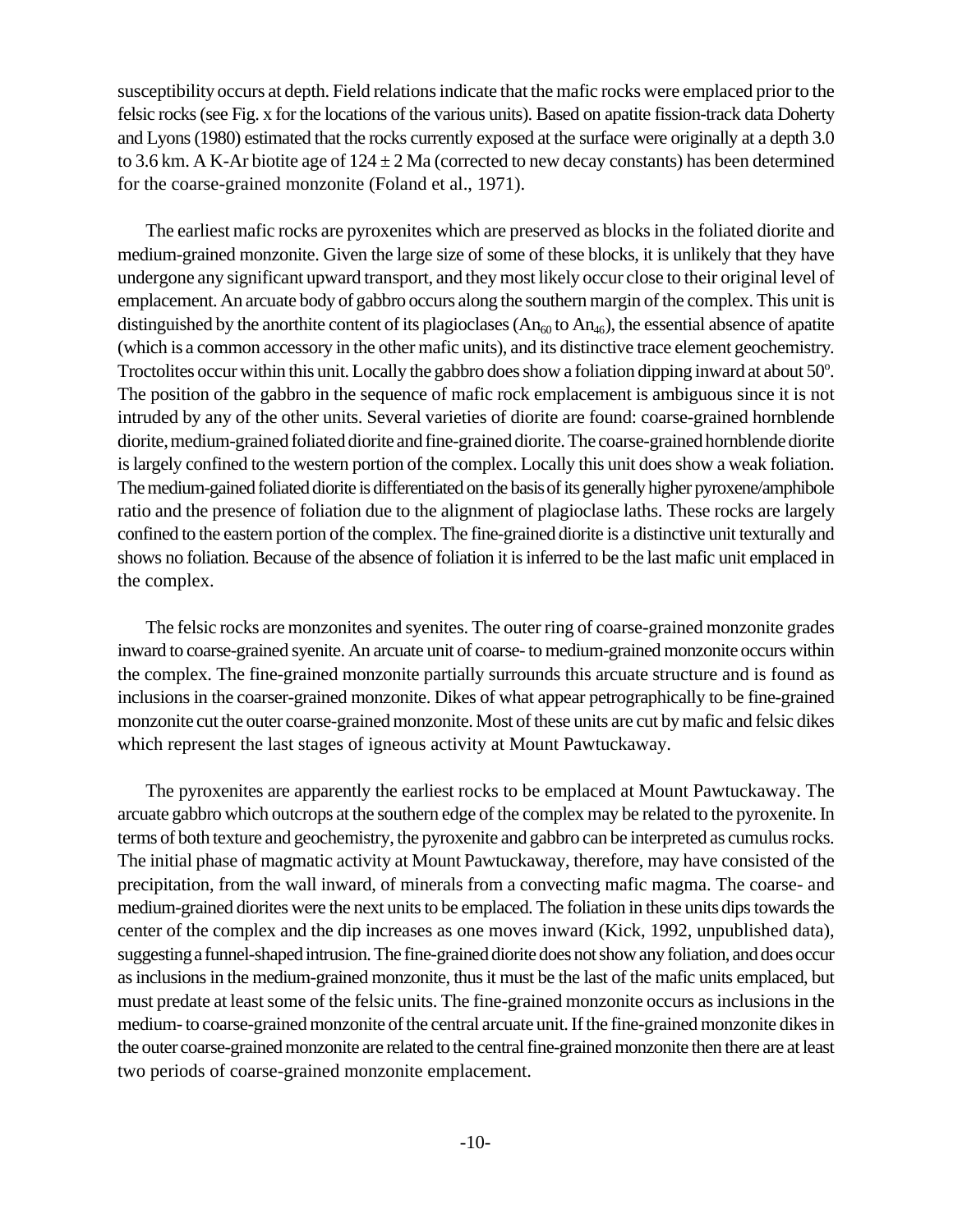The sequence of events as deduced from the field relations indicate that a number of different magmas must have been involved in the formation of the Mount Pawtuckaway intrusion. The initial magmas were mafic. Later magmas were more felsic in composition. All of the felsic rocks are broadly similar in chemical composition, and their textural differences may be due to the water pressure at the time of crystallization. There is also evidence for several periods of subsidence. The first formed the outer ring of coarse-grained monzonite. This was followed by the emplacement of the fine-grained monzonite which, on textural grounds, may represent a magma which vented to the surface. Subsequently the central arcuate coarse- to medium-grained monzonite was emplaced. The last period of igneous activity is represented by the emplacement of mafic and felsic dikes which cut all of the other units.

### **Lithologic Descriptions**

#### **Mafic Units**

Pyroxenite - The pyroxenites are coarse-grained and largely composed of cumulus olivine and augite with interstitial labradorite and opaque minerals. The augites show a pink tint and are spotted and rimmed by red-brown amphibole. The augites contain minute opaque inclusions which are oriented parallel to crystallographic directions. Theopaques are titano-magnetite intergrown with hercynite. Apatite occurs in trace amounts.

Gabbro - The gabbros are medium- to coarse-grained and locally show a well-developed foliation due to the alignment of plagioclase laths. Plagioclase  $(An_{\alpha}$  to  $An_{\alpha}$  and a light pink augite are the major minerals. Olivine is locally abundant. The augites contain oriented minute opaque inclusions and are rimmed and spotted by red-brown amphibole.

Hornblende diorite - The grain size is variable from medium-fine-grained to coarse-grained, and locally foliation can be found. The plagioclase is generally andesine, but can be zoned to oligoclase. The pyroxenes are generally light green, but pink cores are not uncommon. The pyroxenes are often extensively replaced by reddish-brown hornblende and green hastingsite. Red-brown biotite occurs both as separate grains and replacing pyroxene and amphibole. Apatite is a common accessory ranging in modal abundance from 1.6 to 3.5%. Olivine, extensively altered, is occasionally found.

Foliated diorite - The grain size is variable from fine- to coarse-grained, and most specimens show a foliation due to the alignment of plagioclase grains. The plagioclase is generally andesine, but may be zoned to oligoclase and occasionally labradorite cores are found. The pyroxenes are light pink and light green in color, and where the two varieties occur together the light pink pyroxene constitutes the core. The pyroxenes are invariably partly replaced by red-brown to green amphiboles. The pyroxenes contain oriented minute opaque inclusions, and the preservation of these inclusions in the amphiboles indicates the prior existence of pyroxene. Olivine is found inmost specimens and locally is an important accessory. The biotites are straw brown to red brown and generally occur as large flakes. Apatite is an important accessory ranging in modal abundance from 1.0 to 2.6%.

Fine-grained diorite - The rock consists of a felted matrix of plagioclase  $(An_{41}$  to  $An_{26})$ , hornblende, minor biotite and trace apatite and opaques with minor small phenocrysts. The phenocrysts are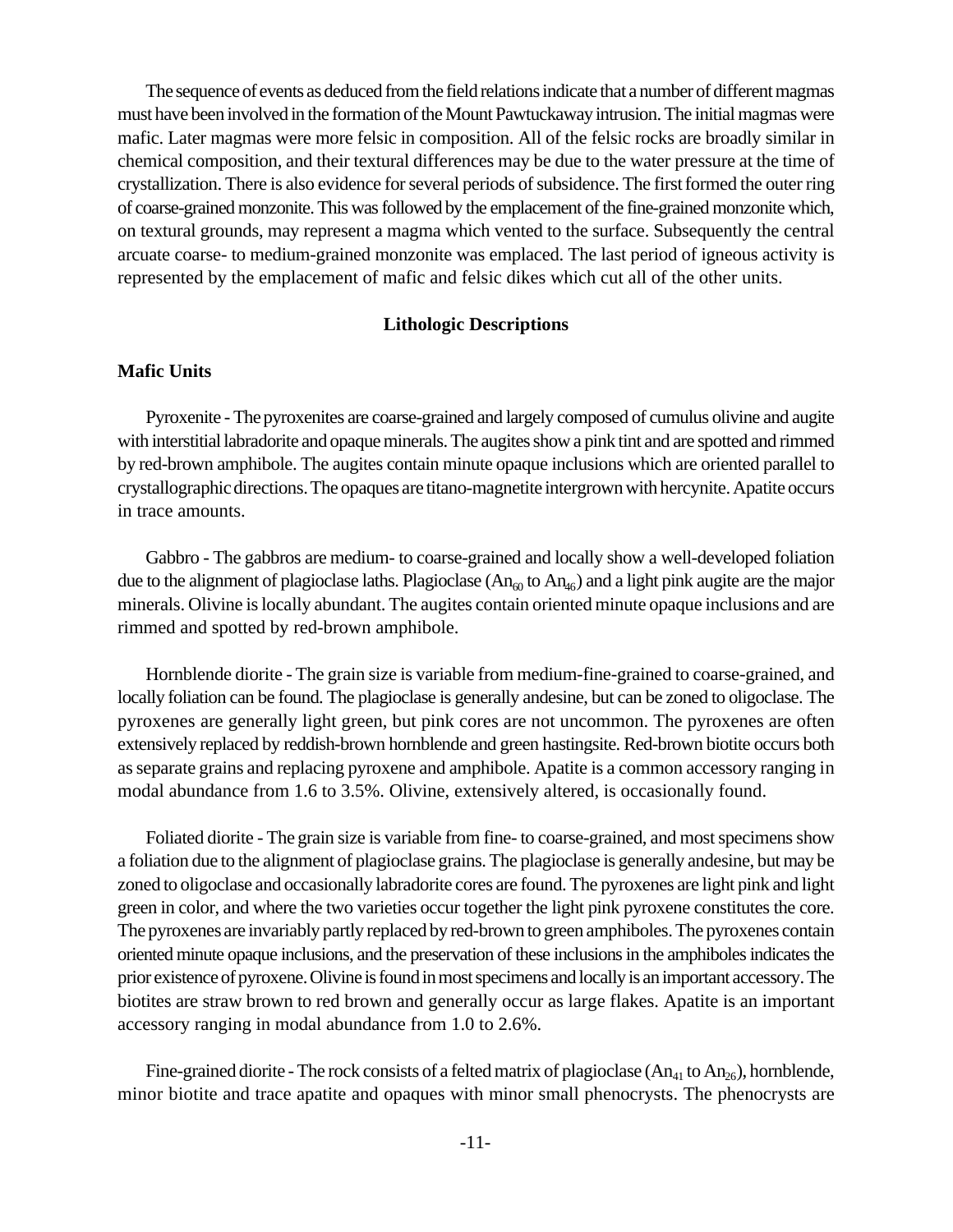plagioclase, some with alkali feldspar overgrowths, and hornblende. Aphanitic dark gray blebs of mafic minerals are also found.

|            | Pyrox-<br>enite | Gabbro      |             | Hb<br>diorite |                | Foliated<br>diorite |                | Fine-gr.<br>diorite |
|------------|-----------------|-------------|-------------|---------------|----------------|---------------------|----------------|---------------------|
|            | <b>MP73</b>     | <b>MP81</b> | <b>MP83</b> | MP1           | <b>MP50</b>    | MP9                 | <b>MP75</b>    | K22                 |
| Plag       | 8               | 61          | 67          | 46            | 64             | 45                  | 63             | 57                  |
| Oliv       | 18              | 5           | 21          |               |                | 7                   | 1              | $\leq$ 1            |
| Pyx        | 51              | 10          | $\leq$ 1    | 16            | $\mathbf{1}$   | 11                  | 6              | 10                  |
| Amph       | 18              | 19          | 6           | 20            | 25             | 24                  | 20             | 15                  |
| <b>Bio</b> |                 |             |             | 9             | $\mathbf{1}$   | $\overline{2}$      | $\overline{4}$ | 15                  |
| Opaq       | 5               | 5           | 6           | 6             | 5              | 8                   | $\overline{4}$ | $\overline{2}$      |
| Apatite    | $<$ 1           |             | $<$ 1       | 3             | $\overline{4}$ | 3                   | $\overline{2}$ | $\leq$ 1            |

 **Table 1. Representative Modes for the Mafic Rocks**

## **Felsic Units**

Coarse-grained monzonite and syenite - The grain size varies from medium-to coarse-grained, and the monzonites and syenites are gradational into each other with changes in the K-feldspar/plagioclase ratio. The plagioclase is generally oligoclase and the alkali feldspars are microperthitic. The plagioclases are often rimmed by perthite. The pyroxenes are colorless to light green and are partly replaced by redbrown and dark green amphiboles. The biotites are reddish brown to straw brown and replace both pyroxene and amphibole. Quartz is interstitial, and some sections contain fayalitic olivine.

Fine-grained monzonite - The grain size varies from fine-grained to very-fine-grained. Some sections have phenocrysts of biotite and hornblende. The major minerals are oligoclase and microperthite. Quartz is a minor phase. The amphiboles are green to dark green and the biotites are reddish brown to straw brown. Pyrrhotite and apatite occur as accessories.

|        |     | Fine-grained<br>monzonite |                |             |                             |
|--------|-----|---------------------------|----------------|-------------|-----------------------------|
|        | MP8 | <b>MP12</b>               | MP15           | <b>MP49</b> | $R\&F^1$                    |
| Plag   | 19  | 31                        | 24             | 8           | 40                          |
| Kspar  | 46  | 34                        | 54             | 84          | 35                          |
| )uartz |     | $\leq$                    | $\overline{2}$ | 3           | $\mathcal{D}_{\mathcal{L}}$ |

 **Table 2**. **Representative Modes for the Felsic Rocks**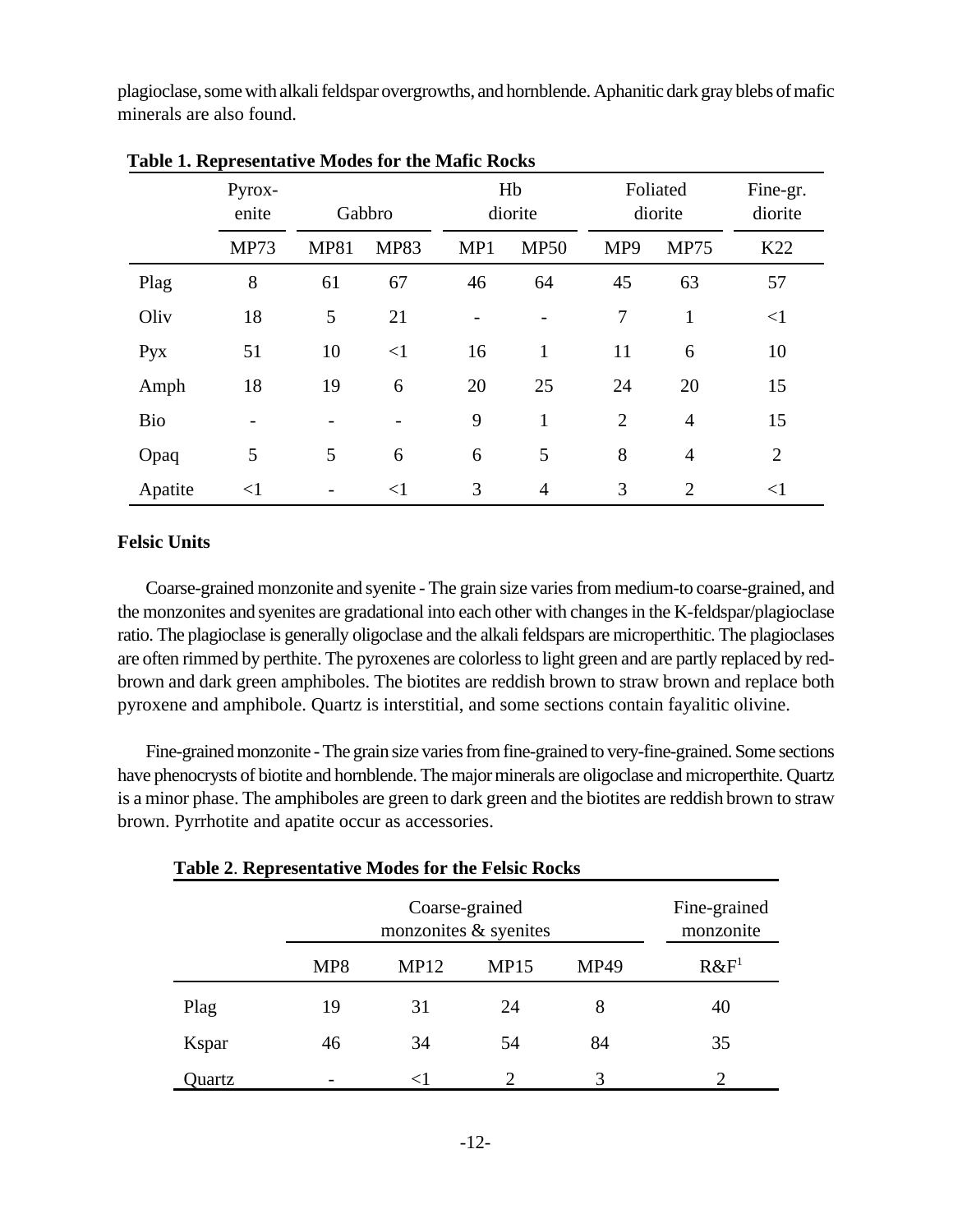|                |          | Fine-grained<br>monzonite |                |                |         |
|----------------|----------|---------------------------|----------------|----------------|---------|
|                | MP8      | <b>MP12</b>               | <b>MP15</b>    | <b>MP49</b>    | $R\&F1$ |
| Olivine        |          | 1                         |                |                |         |
| Pyroxene       | 12       | 14                        | $\overline{4}$ | $\leq$ 1       | 4       |
| Amphibole      | $\leq$ 1 | 6                         | 11             | 3              | 7       |
| <b>Biotite</b> | 15       | 8                         | 4              |                | 9       |
| Opaque         | 5        | 5                         |                | $\overline{2}$ | 3       |
| Apatite        |          |                           |                |                |         |

 $Roy$  and Freedman (1944)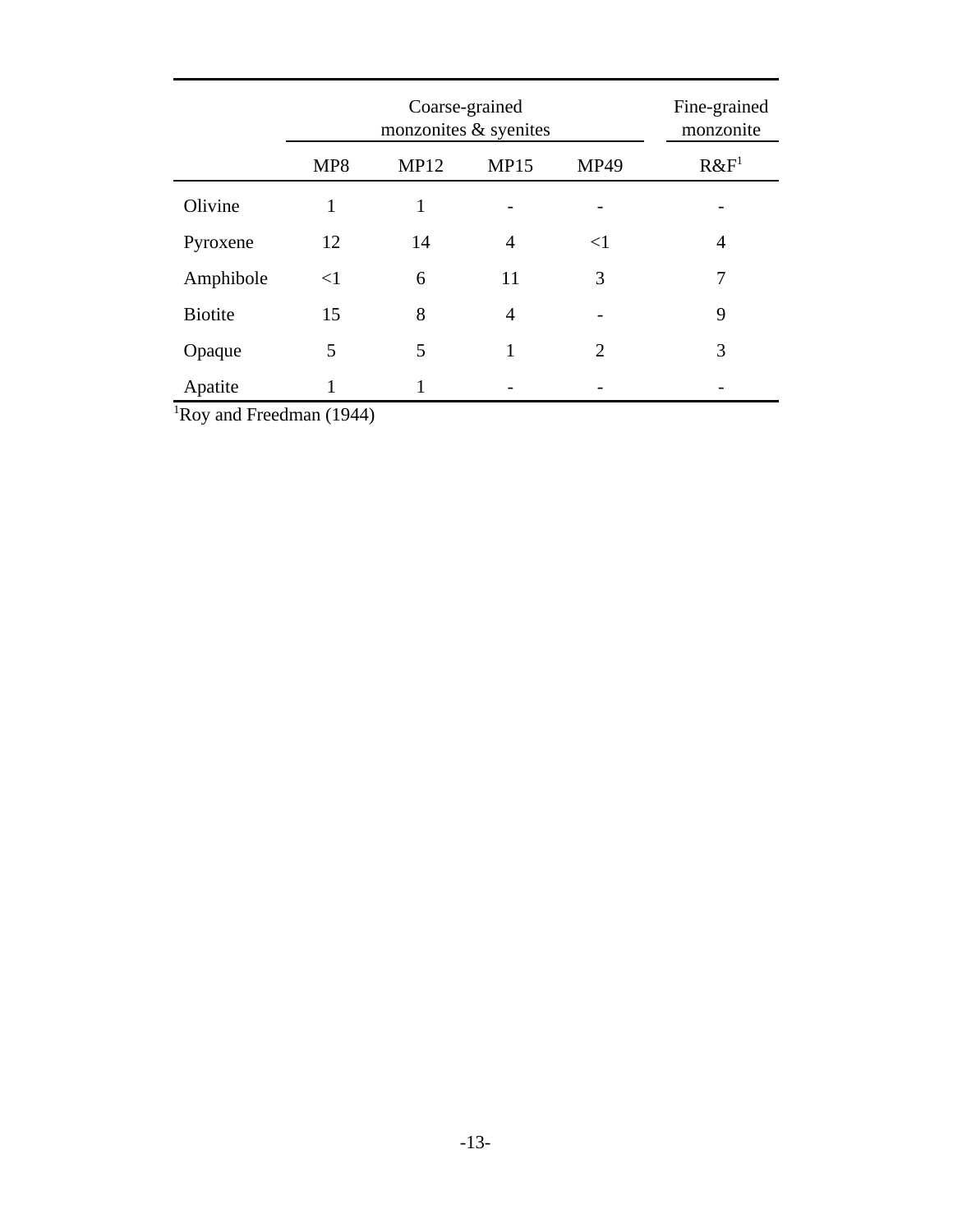# **EXCURSION NOTES**

# **DAY 1: White Mountain batholith**

A number of stops will be made in the eastern portion of the White Mountain batholith. At several stops we will examine the various facies of the Albany Porphyritic Quartz Syenite which form the ringdikes in the eastern batholith. We will also look at several facies of the subalkaline biotite-bearing "Conway Granite", and the subalkaline to peralkaline amphibole-bearing Osceola Granite.

Field trip starts at the White Mountain Forest Information Center which is located on Rt. 112 (Kancamagus Highway) at Exit 22 from I-93. Set odometer to 0. Going east on Kancamagus Highway at 13.9 miles picnic area (C.L. Graham Wangan Ground) on north side of highway. Scenic vista, restroom, and outcrops of Conway granite.

#### **STOP 1-1: Coarse-grained Conway Granite**

Good exposures of coarse-grained pink Conway Granite on both sides of road. This is the common variety of the Conway. In other locationsthis facies has mafic enclaves, but none have been found here.

Continue east on Kancamagus Highway. At 29.3 miles stop at Lower Falls picnic area on north side of road.

### **STOP 1-2: Fine-grained Conway Granite and Albany Porphyritic Quartz Syenite**

On the south side of the road there are good exposures of fine-grained white granite intruded by Albany porphyritic quartz syenite. The granite is sheeted and has been mapped as part of the Conway Granite. This is the first of several stops to look at the various phases of the Albany Porphyritic Quartz Syenite. At this location dark fine-grained enclaves are abundant.

Continue east on Kancamagus Highway. At 30.2 miles stop at Albany covered bridge. Parking lot on south side of road. Walk across road to covered bridge.

### **STOP 1-3: Albany Porphyritic Quartz Syenite - type section**

This is an optional stop. Outcrops of Albany Porphyritic Quartz Syenite are found at the covered bridge. This is probably the type locality for the Albany Porphyritic Quartz Syenite (Hitchcock, 1877), but exposures are not particularly fresh. The covered bridge may be the most photographed in New England and has appeared in a number of calendars.

Continue east on Kancamagus Highway. At 31.1 miles stop on south side of road immediately before curve.

#### **STOP 1-4: Albany Porphyritic Quartz Syenite**

Albany Porphyritic Quartz Syenite. Alkali feldspar phenocrysts, up to 1 cm in size, occur in a medium- to fine-grained groundmass. Partially digested enclaves are common.

Continue east on Kancamagus Highway. At 34.5 miles entrance to "The Moats" on south side of road.

#### **STOP 1-5: Albany Porphyritic Quartz Syenite - subporphyritic, massive facies**

Excellent fresh exposures of the more massive, subporphyritic phase of the Albany Porphyritic Quartz Syenite. This is private property and the entrance to a housing development. Effort has obviously been put into landscaping the area. NO HAMMERS. Pick-up only loose material that is NOT part of the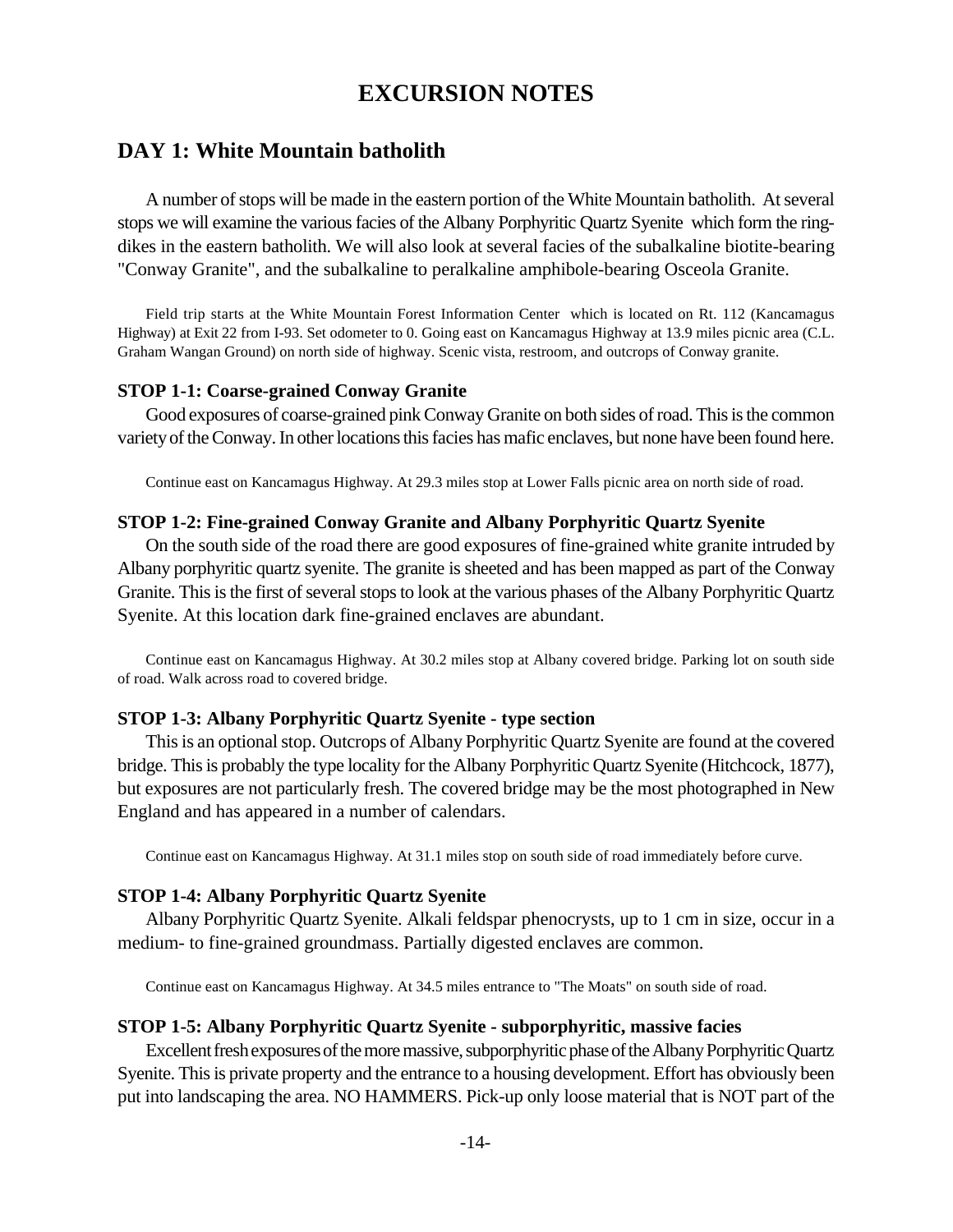### landscaping.

At 40.4 miles juncture of Rt. 16. Turn left (north) onto Rt. 16. Follow road into and through North Conway (during the height of the tourist season this can be quite an adventure). At 47.0 miles turn left (west) towards Cathedral Ledge State Park. Follow road to top of Cathedral Ledge at 50.4 miles.

# **STOP 1-6: Conway Granite of the Birch Hill pluton**

Conway Granite of the Birch Hill pluton is exposed at the summit of Cathedral Ledge.

At bottom of Cathedral Ledge access road (52.2 miles) turn left (north). At 54.8 miles stop on west side of road at Humphreys Ledge.

## **STOP 1-7: Mount Osceola Granite**

Outcrops of medium- to coarse-grained green Mount Osceola Granite. At this locality the Mount Osceola Granite contains both fayalite and ferrohedenbergite.

Return to North Conway.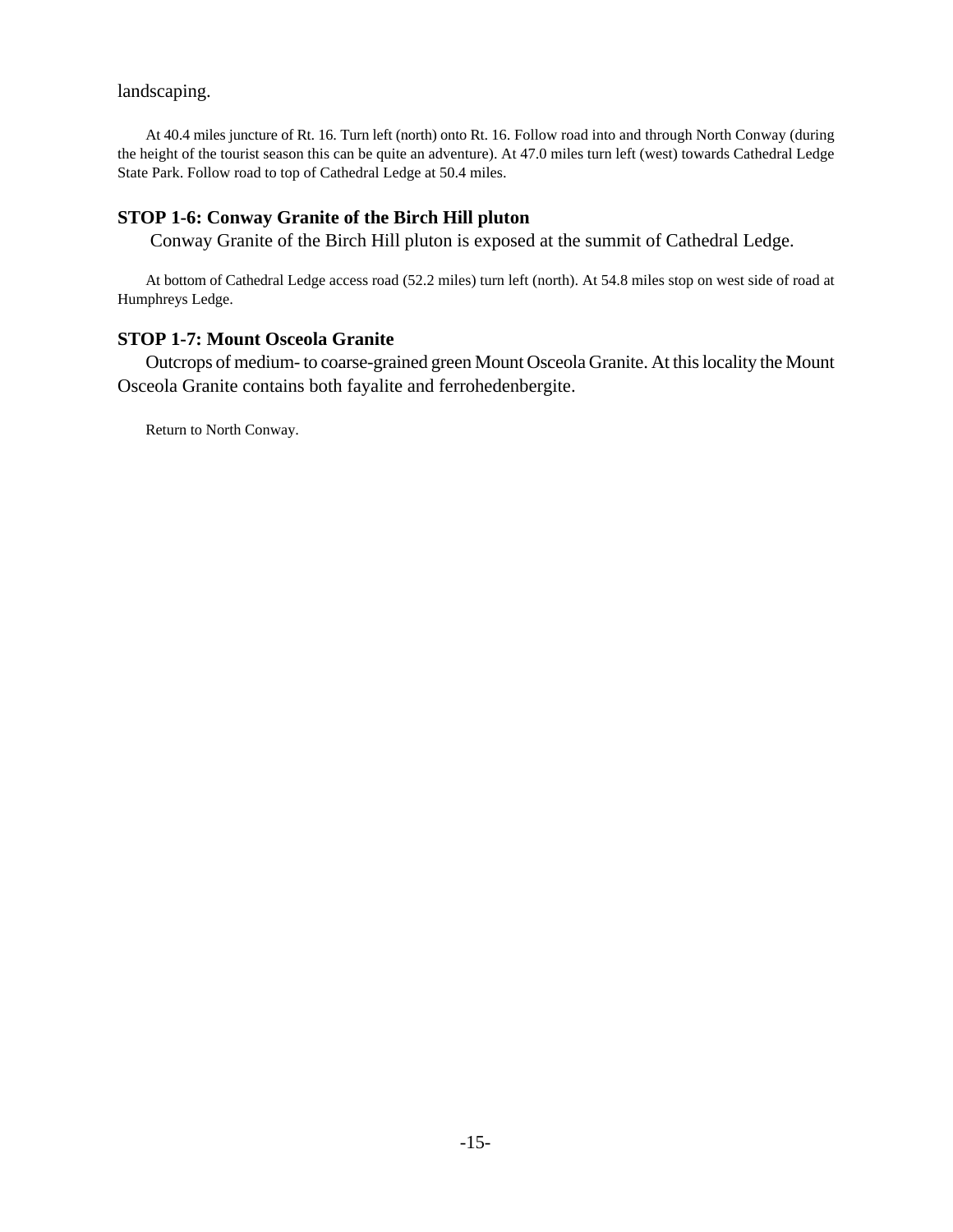# **DAY 2: Ossipee Ring-dike Complex**

The day will be spent at the Ossipee ring-dike complex. Several traverses will be made to examine the relationships between the various phases of the outer ring-dike, and the basalts and rhyolites. The "Conway Granite" of the eastern part of the complex will also be examined. While the present level of exposure is probably several kilometers below the original land surface, the preservation of a significant amount of volcanic rock provides an insight into the types of magmas which were responsible for the formation of the various plutons of the Younger White Mountain magma series.

Set odometer to 0 at the juncture of Rt. 16 and 25. Go west on Rt. 25. At 3.8 miles park on the south side of the road at the entrance to Chocorua Valley Lumber.

#### **STOP 2-1: Granitic facies of the ring-dike**

Good outcrops of pink fine- to medium-grained subporphyritic granite are exposed along the access road leading to the lumber yard. In thin section this rock has a finer-grained matrix with graphic intergrowths indicative of rapid cooling. Sparse partly digested basaltic enclaves are found in this unit. This granitic facies is just outward of the porphyritic quartz syenite which forms the bulk of the ring dike, and it is apparently part of the ring dike. Somewhat similar, but not as quartz-rich, rocks comprise the ring dike in the southwest corner of the Ossipee complex. Contacts have not been observed between this granitic phase and the quartz syenite porphyry.

Continue west on Rt. 25 to a road entrance marked by a flashing yellow light (5.4 miles at South Tamworth). Park by the side of the road or on a small road leading diagonally off to the northwest.

#### **STOP 2-2: Porphyritic quartz syenite, basalt, rhyolite, and dikes-Cold Brook traverse**

On the north side of the road the granitic facies of the ring dike is exposed in the Cold Brook. These outcrops are cut by several mafic dikes. Return to the road and proceed south up the Cold Brook. Virtually everyone who has mapped in the Ossipees has described the Cold Brook section, and no two geologists have ever agreed on the details of the section. Here's your chance to add additional opinions. The first outcrops encountered in the brook consist of what appears to be a large block of the granitic facies of the ring-dike, with numerous basaltic enclaves, immersed in basalt. Blocks of layered intrusive rhyolite are also found in the basalt. The host basalt is massive and contains enclaves of porphyritic basalt with plagioclase phenocrysts. Chemically the host basalt is more alkali rich then the common basalts of the Ossipee complex. Continuing up the Cold Brook the next set of outcrops form a mini gorge in the brook and consist of porphyritic quartz syenite. Large alkali feldspar and quartz phenocrysts occur in a fine-grained matrix, which in thin section has graphic intergrowths indicating rapid cooling. The quartz grains have resorption rims of alkali feldspar indicating a drop in water pressure. Continue up the Cold Brook to the road crossing. At this point basalt and rhyolite outcrops are encountered in the brook. The basalts are generally massive, but locally they are coarsely porphyritic with abundant plagioclase phenocrysts. Much of the plagioclase has been replaced by epidote giving the rock a greenish cast. Intrusive rhyolites, rhyolitic breccias, and rhyolites with eutaxitic textures are exposed in this section from just below the road crossing to about 100 m above the road crossing. Return to vehicles.

Return to juncture of Rt. 25 and 16 (10.8 miles). Turn right (south) onto Rt. 16. At 13.4 miles turn right (west) onto Pine Hill Road. At 16.7 miles there is a road to the right (north). Park at this intersection.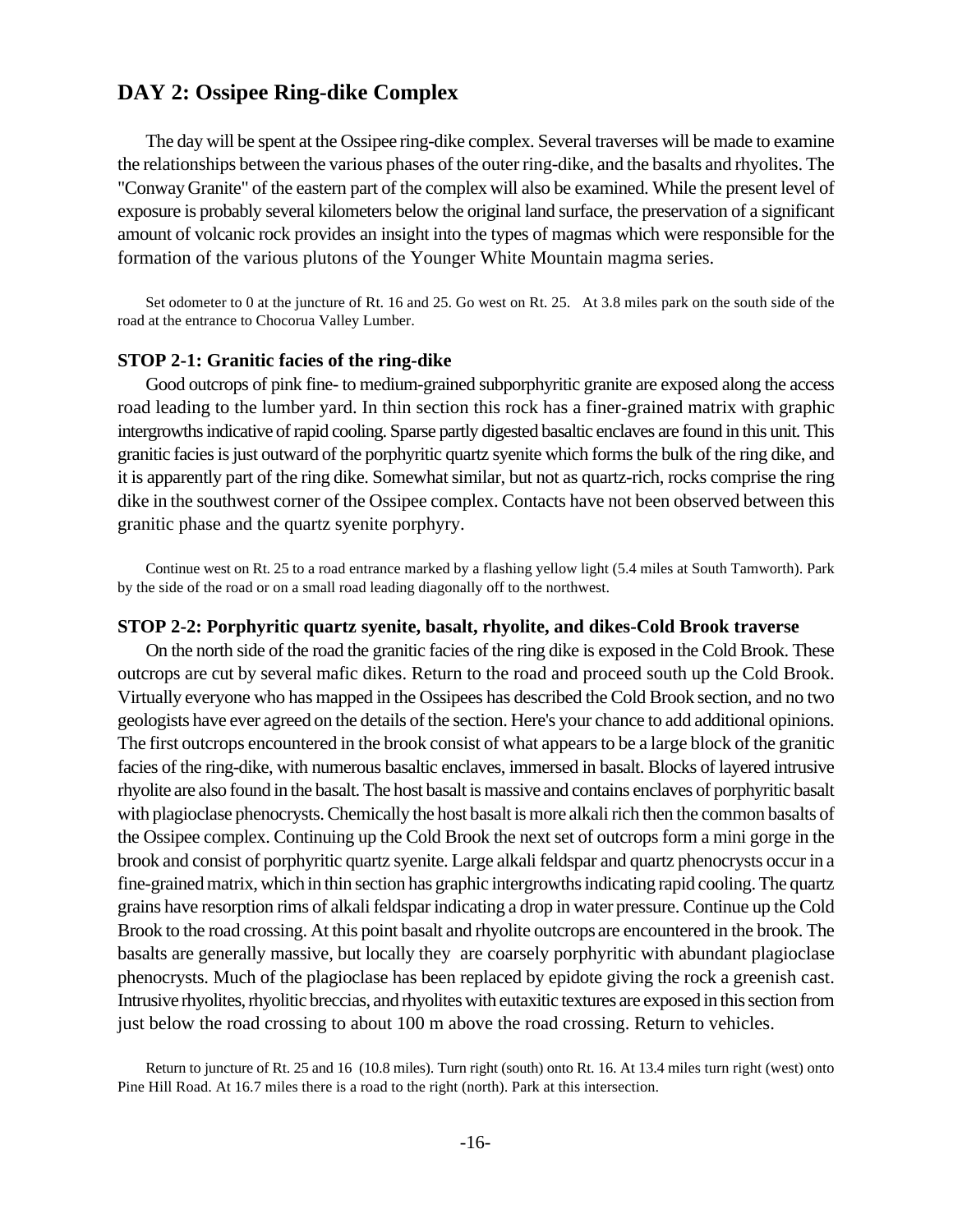### **STOP 2-3: "Conway Granite" and aplite boulders stop**

Perhaps reminiscent of an earlier Hutton field trip, this is a boulder stop. The "Conway Granite" is poorly exposed and most outcrops, which are found at or near the tops of hills, are rounded and deeply weathered. At this location construction of a road for a proposed development has exposed a number of fresh boulders of the Conway Granite. These boulders show the range of textures and mineral compositions which have been found in the field. A number of the boulders have aplitic layers which are a relatively common feature in the "Conway Granite".

At 16.9 miles turn left onto Connor Pond Road. Turn right (south) onto Ossipee Mtn. Road (18.2 miles). In Moultonville (19.6 miles) turn left (east) to Center Ossipee. Just before railroad tracks (20.5 miles) turn right (south) onto Chickville Road. Continue on to Tuftonboro (27.2 miles) and turn right (west) onto Rt. 171.

Continue for another 0.7 miles (27.9 miles) to a road marked Sentinel Lodge. This is an optional stop and is not included in the mileage log. Turn right (north) and proceed 1.0 mile to the top of the ridge. Turn right (east) onto Sentinel Baptist camp road and go 0.2 miles to a trail on the right side of the road labeled "Ledge".

#### **STOP 2-3.5: Optional stop for intrusive rhyolite**

Follow trail to the end (approximately 0.3 miles). Large cliff face of intrusive rhyolite. Numerous large basalt blocks and enclaves in the rhyolite along the trail before the ledge. A variety of basaltic enclaves are found in intrusive rhyolite exposed on the cliff face.

Return to intersection of Sentinel Lodge road and Rt. 171. Mileage log continues at this point. Turn right (west) onto Rt. 171. At 31.1 miles jeep trail departs on the right side of the road. Park along side of road. Proceed to the north on the jeep trail.

#### **STOP 2-4: Porphyritic quartz syenite, rhyolite, and basalt-Hunter Brook traverse**

Follow jeep trail until it comes to Hunter Brook (approximately 500 m). Porphyritic quartz syenite outcrops is the stream bed. Proceed up Hunters Brook. The outcrop at the beginning of this section is quite weathered but in the upstream direction the outcrop becomes fresher. The next unit encountered is intrusive rhyolite and the change from porphyritic quartz syenite to intrusive rhyolite seems to be gradational over a relatively short distance. Continue up stream to outcrops of massive basalt. The abundance of phenocrysts is quite variable, and most phenocrysts are less than 0.2 cm in size. At the upper end of this section a contact with fine-grained rhyolite is exposed. The contact dips steeply inward and there is evidence of shearing. The phenocrysts in the basalt increase in both size and number as the contact is approached. Return to vehicles.

At 33.5 miles turn right (north) into "Castle-in-the-Clouds" entrance road. There is an admission fee which at the time this field guide was written was \$4.00/person. There are several points of interest on the entrance road, but the actual field trip stop will be at the visitors center. These additional points of interest are described below.

At 33.8 miles there is a parking area for a waterfalls. Walk in 200 m to the falls. Intrusive rhyolite is exposed at the falls and in the brook. The rhyolite contains numerous blocks of basalt with abundant small plagioclase phenocrysts.

At 34.9 miles there is a scenic view point to the left of the road. Good exposures of intrusive rhyolite. Outcrops at the base of the lookout platform contain a variety of enclaves: basalt with abundant small phenocrysts, basalt with sparse phenocrysts, phenocryst-free basalt with has been converted to a hornfels, and occasional fine-grained and coarse-grained diorite inclusions.

At 35.2 miles park in the Castle-in-the-clouds parking lot and walk to visitors center. Facilities in the center include restrooms and a snack bar. The actual field trip stop is the patio of the visitors center.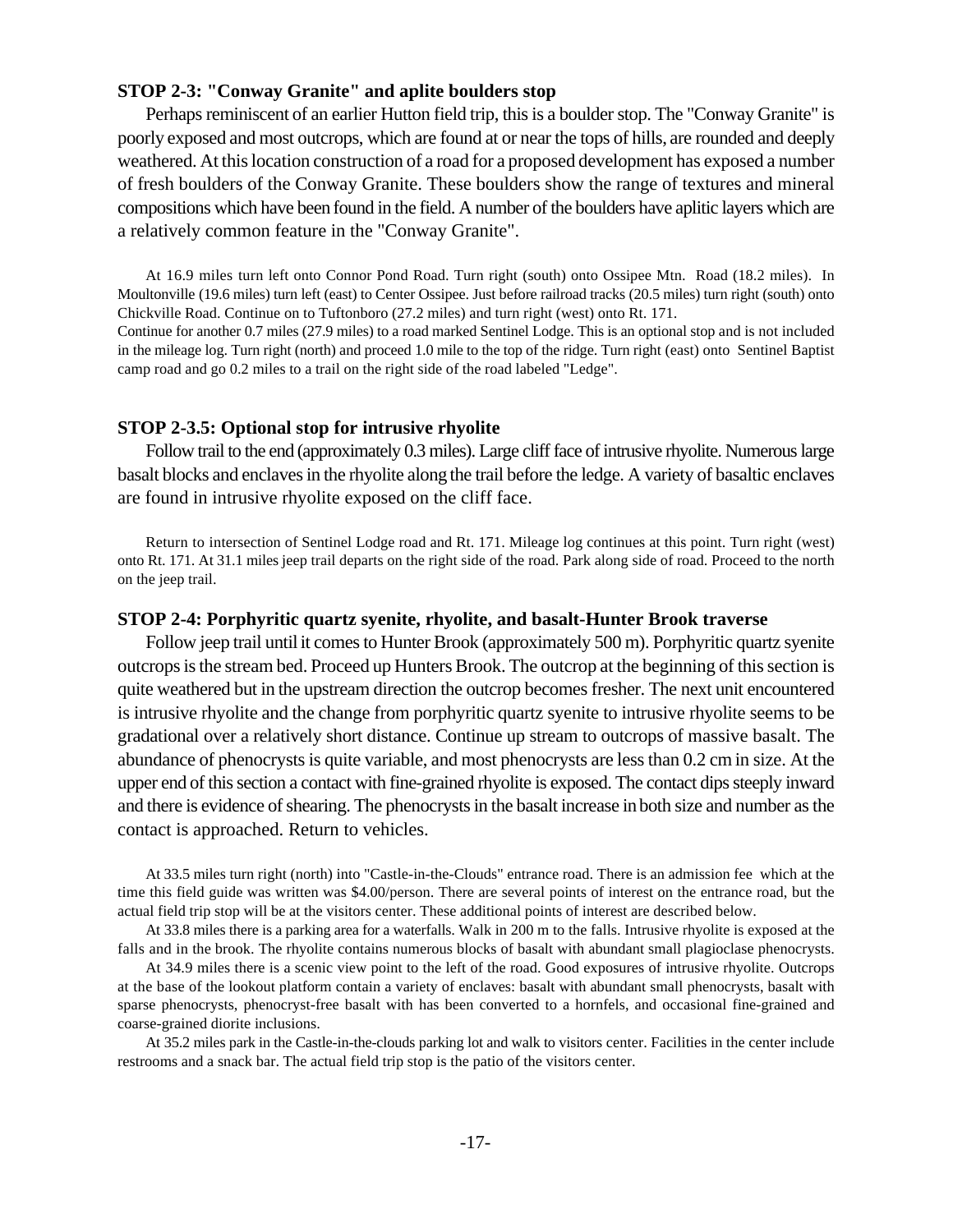## **STOP 2-5: Intrusive rhyolite with abundant enclaves**

The wall of the patio is constructed of intrusive rhyolite. A wide variety of enclaves can be found in the wall. NO HAMMERS! If time and the tram drivers permit, there are excellent exposures of intrusive rhyolite on the road which leads from the visitors center to the "Castle".

Return to vehicles and exit from Castle-in-the-Clouds. At 36.1 miles, after you have passed through the exit gate, stop at outcrop on right (west) side of the road. This is a blind curve so park well down the hill from the curve and be on the lookout for vehicles. While there is not much traffic the road is narrow.

## **STOP 2-6: Intrusive rhyolite and ring-dike**

Porphyritic quartz syenite is not found in this region and the intrusive rhyolite occupies the apparent position of the ring-dike. This outcrop shows multiple phases of intrusion. Fine-grained rhyolite, which contains blocks of massive basalt, crops out at the lower end of the outcrop. In the uphill direction there is an abrupt change to a very porphyritic facies of the rhyolite. The fine-grained rhyolite may actually be a large block in the porphyritic variety.

Return to vehicles. At 37.0 miles intersection with Rt. 171. End of Ossipee field trip.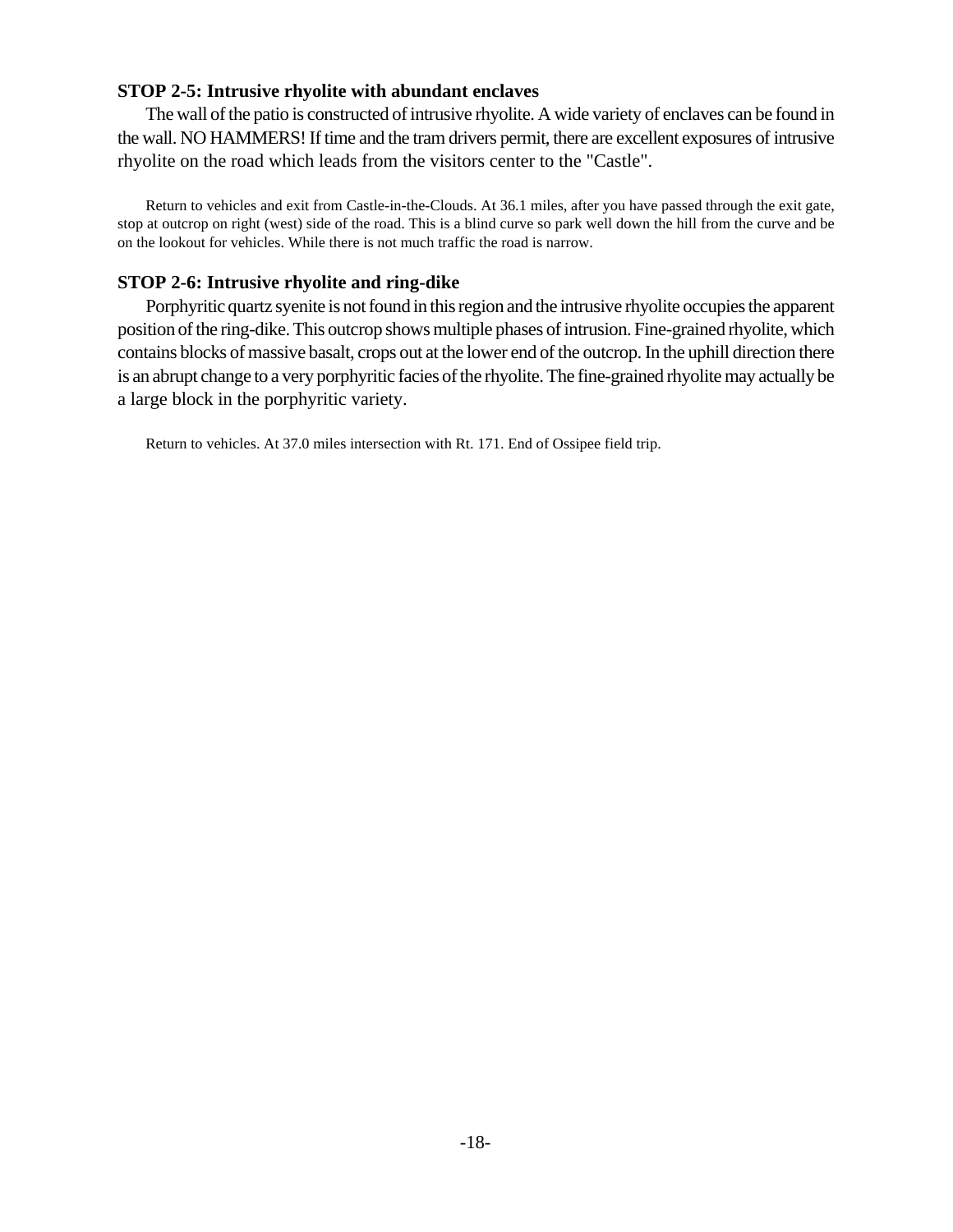# **DAY 3: Mount Pawtuckaway Ring-dike Complex**

This day of the field excursion will be spent at the Mount Pawtuckaway ring-dike complex. It is estimated that at the time of emplacement the current level of exposure was about 3 km below the surface. Gravity and magnetic data show that the complex is essentially cylindrical in shape. A number of lithologies are exposed in the complex and the four traverses which comprise today's excursion will allow participants to see all of these lithologies.

Entrance road to Pawtuckaway Mountains and fire tower. The entrance is marked by a small brown sign on the east side of NH Route 107, 3.2 miles north of the juncture of Routes 107 and 27. Set odometer to 0. At 2.0 miles park by a small farm cemetery on the south side of the road.

## **STOP 3-1: Gabbros of Meloon Hill**

Follow the logging road departing from the west side of cemetery 300 feet to large flat outcrops of gabbro. Take left hand fork and continue another 1000 feet and then proceed southwesterly to SW side of Meloon Hill. Outcrop is essentially continuous along this side of the hill. The gabbro is medium-grained and locally shows a well-developed foliation. The foliation strikes parallel to the contact and dips steeply towards the center of the intrusion. This unit is cut by several fine-grained mafic dikes.

 Return to vehicles. Turn left onto loop road. At 2.9 miles park on east side of road and walk east 200 feet along logging road. Stop at the small quarry located just to the north of the logging road.

#### **STOP 3-2: Hornblende diorite, monzodiorite, coarse- and fine-grained monzonite**

At the western end of the quarry hornblende diorite has been engulfed by fine-grained bluishgray monzodiorite. These outcrops have a "marble cake" appearance and may represent mixing of partially crystallized melts. Isolated outcrops of the bluish-gray monzodiorite are found in the immediate area. Proceeding eastward in the quarry outcrops of hornblende diorite are observed. These outcrops are cut by both felsite and fine-grained monzonite dikes. Proceed southeastward from the quarry up Middle Mountain. A series of outcrops provide almost complete exposure of the fine-grained monzonite. **CAUTION:** This rock is very brittle and fragments come off the outcrop like shrapnel. Do not wound yourself or a fellow geologist. There are slight variations in grain size throughout this unit, but this variation does not appearto be correlated with distance from the contact. At the top of Middle Mountain outcrops of coarse-grained monzonite are found. Proceed a short distance eastward through this unit. In this area the outcrops are deeply weathered and fresh pieces are difficult to obtain. Inclusions of fine-grained monzonite are found in some outcrops of coarse-grained monzonite.

Return to vehicles. At 3.6 miles park at the intersection of the loop road and Round Pond road. During times of heavy rainfall the road may not be passable between Stop 3-2 and Stop 3-3. Walk back (west) along the road several hundred feet to a road leading north into a primitive picnic area.

#### **STOP 3-3: Pyroxenites, foliated diorites, and monzonites**

Outcrops of coarse-grained monzonite are found on either side of the road. These monzonites belong to the inner arcuate coarse-grained monzonite body (partial ring-dike?). Diorite and finegrained monzonite inclusions are found in the coarse-grained monzonite. On the east side of the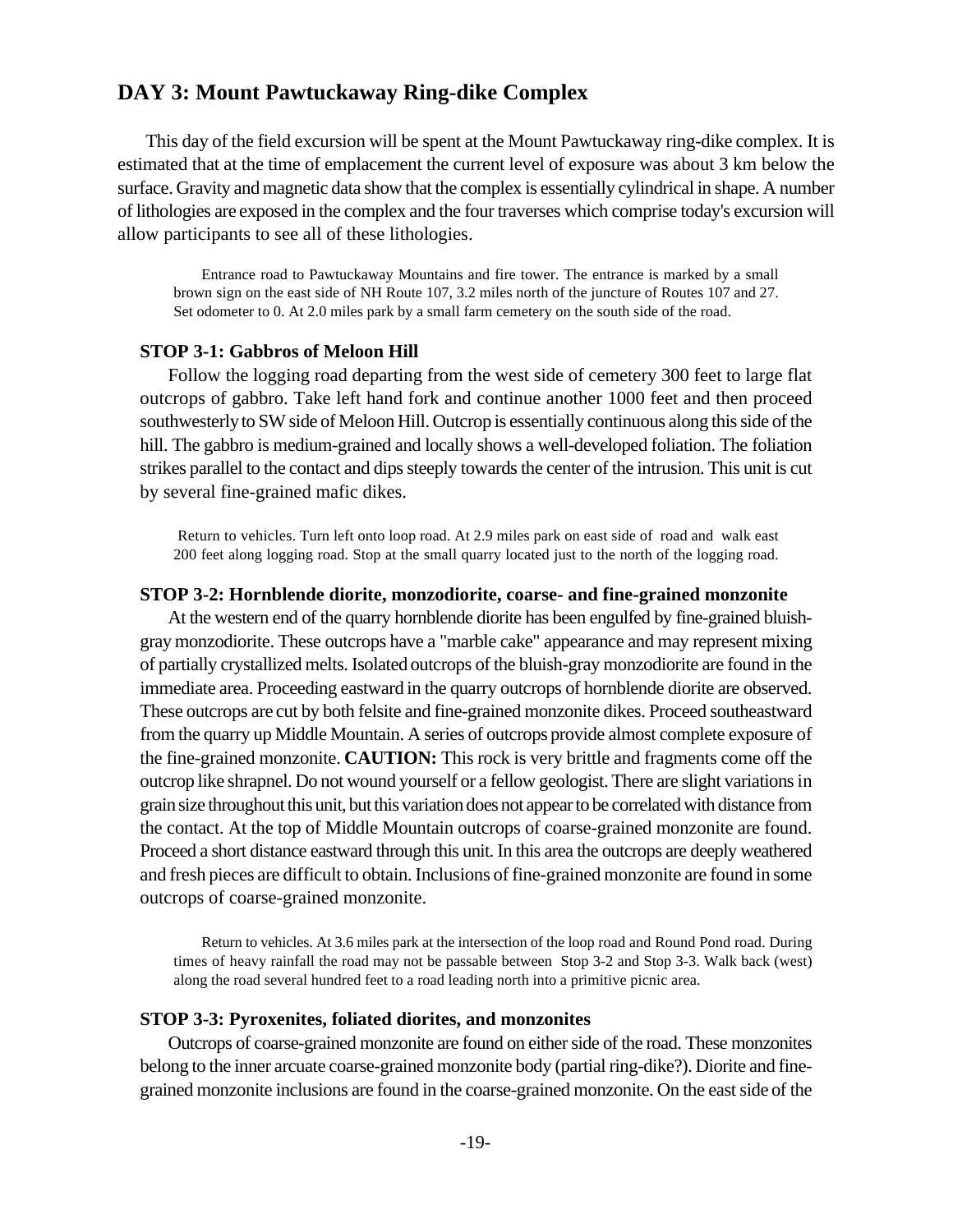road are several outcrops of fine-grained monzonite which contain blebs of coarse-grained monzonite. In thin section no sharp boundaries are observed between the two types of monzonite. The boundaries are simply marked by a change in grain size. The origin of this texture is enigmatic. Suggestions are welcome. Return to the intersection and continue on the Round Pond road in an easterly direction. Outcrops of pyroxenite are found along the road approximately 400 feet from the intersection. Follow the ridge line northward about 300 feet to an outcrop of large pyroxenite blocks in medium-grained monzonite. Return to Round Pond road and continue eastward down an abandoned road. Outcrops of foliated diorite are found in and on both sides of the road. Both fine- and medium-grained varieties of the foliated diorite are observed. Where the two varieties are in contact, the fine-grained diorite appears to intrude the medium-grained diorite. Strike and dip measurements of the foliation indicate a partial funnel-like structure dipping towards the central finegrained monzonite. Continue eastward to Round Pond. Outcrops of coarse-grained monzonite north of the road and just west of the brook carry inclusions of fine-grained diorite. A mafic dike cutting the monzonite is exposed in the stream bed.

 Return to vehicles. Continue southward on loop road to parking area for fire tower trail (4.5 miles). Proceed up trail to top of South Mountain.

## **STOP 3-4: Coarse-grained monzonites and syenites of the outer ring-dike**

Excellent exposures of the coarse-grained monzonite are found along the upper portion of the trail. Towards the center of the ring-dike the rock becomes a coarse-grained syenite. Several finegrained monzonite dikes cut this unit. A number of mafic dikes are exposed in the immediate area of the fire tower. On a trail going southward from the fire tower is a small exposure showing mixing between felsic and mafic magmas.

Return to vehicles. Continue on loop road to juncture. Turn right and proceed back to Route 107.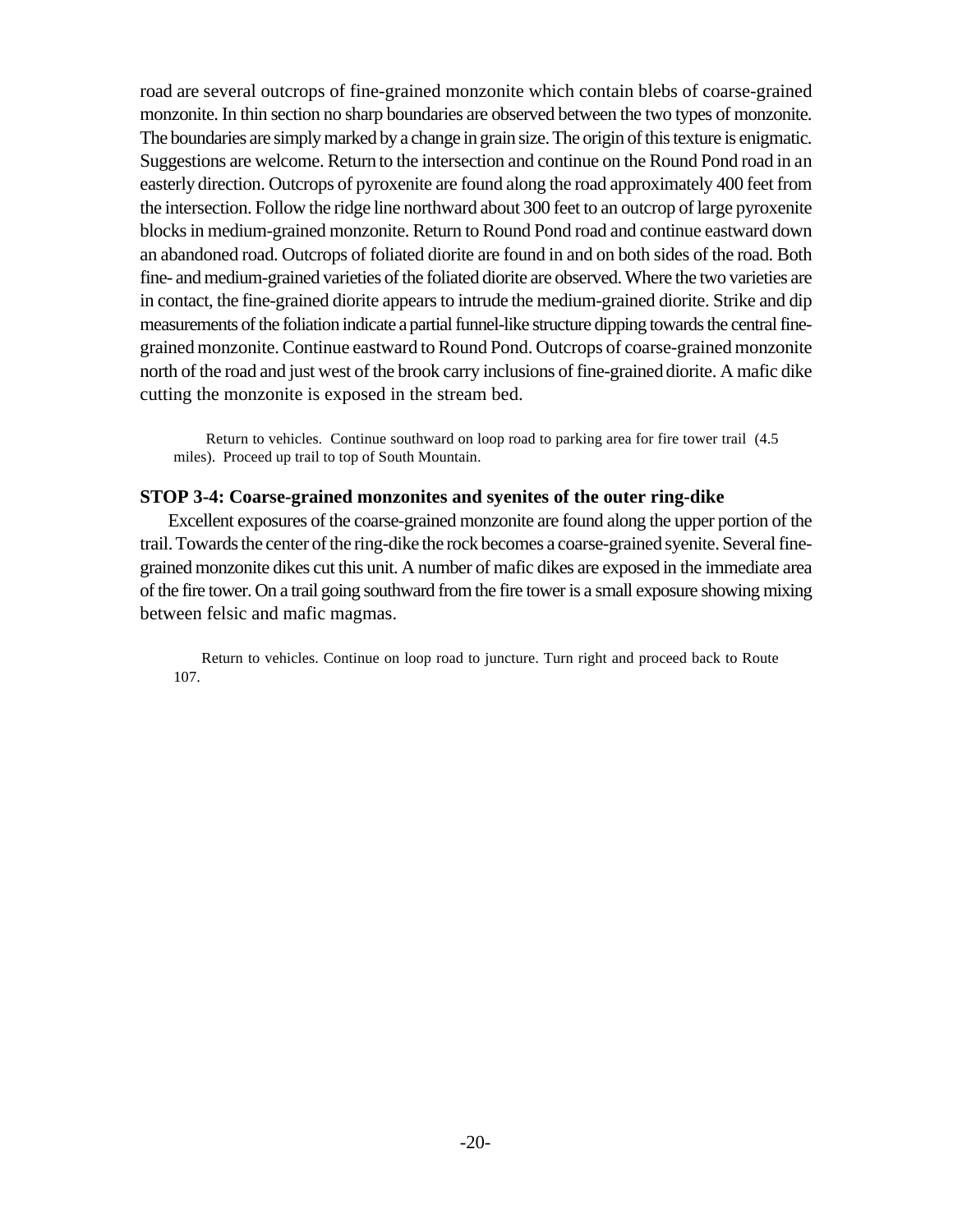# **References**

- Armstrong, R. L., and Stump, E., 1971, Additional K-Ar dates, White Mountain magma series, New England: American Journal of Science, v. 270, p. 331-333.
- Billings, M. P., 1943, Ring dikes and their origin: New York Academy of Science Transaction Series III, v. 5, p. 131-141.
- Billings, M. P., 1945, Mechanics of igneous intrusion in New Hampshire: American Journal of Science, v. 243, p. 40-68.
- Carr, R. S., 1980, Geology and petrology of the Ossipee ring-complex, Carroll County, New Hamsphire [M.S. thesis]: Hanover, Dartmouth College, 174 p.
- Chapman, C. A., 1976, Structural evolution of the White Mountain magma series, *in* Lyons, P., and Brownlow, A., eds., Studies in New England Geology: Geological Society of America Memoir 146, p. 281-300
- Creasy, J. W., and Eby, G. N., 1993, Ring dikes and plutons: a deeper view of calderas as illustrated by the White Mountain igneous province, New Hampshire, *in* Cheney, J. T., and Hepburn, J. C., eds., Field Trip Guidebook for the Northeastern United States: 1993 Boston GSA, Volume 1: Department of Geology, University of Massachusetts, Contr. no. 67, p. N1- N25.
- Doherty, J. T., and Lyons, J. B., 1980, Mesozoic erosion rates in northern New England: Geological Society of America Bulletin, v. 91, p. 16-20.
- Eby, G. N., 1987, The Monteregian Hills and White Mountain alkaline igneous provinces, eastern North America, *in* Fitton, J. G., and Upton, B. G. J., eds., Alkaline igneous rocks: Geological Society of London Special Publication 30, p. 433-447.
- Eby, G. N., 1992, Chemical subdivision of the A-type granitoids: petrogenetic and tectonic implications: Geology, v. 20, p. 641-644.
- Eby, G. N., Krueger, H. W., and Creasy, J. W., 1992, Geology, geochronology, and geochemistry of the White Mountain batholith, New Hampshire, *in* Puffer, J. H., and Ragland, P. C., eds., Eastern North American Mesozoic Magmatism: Geological Society of America Special Paper 268, p. 379-397.
- Fitzgerald, J. P., 1987, Geology of the Moat volcanics, South Moat Mountain, New Hampshire [B.S. thesis]: Lewiston, Bates College, 135 p.
- Fitzgerald, J. P., and Creasy, J. W., 1988, The Moat volcanics, Moat Range, NH: an intra-caldera setting: Geological Society of America Abstracts with Programs, v. 20, p. 18.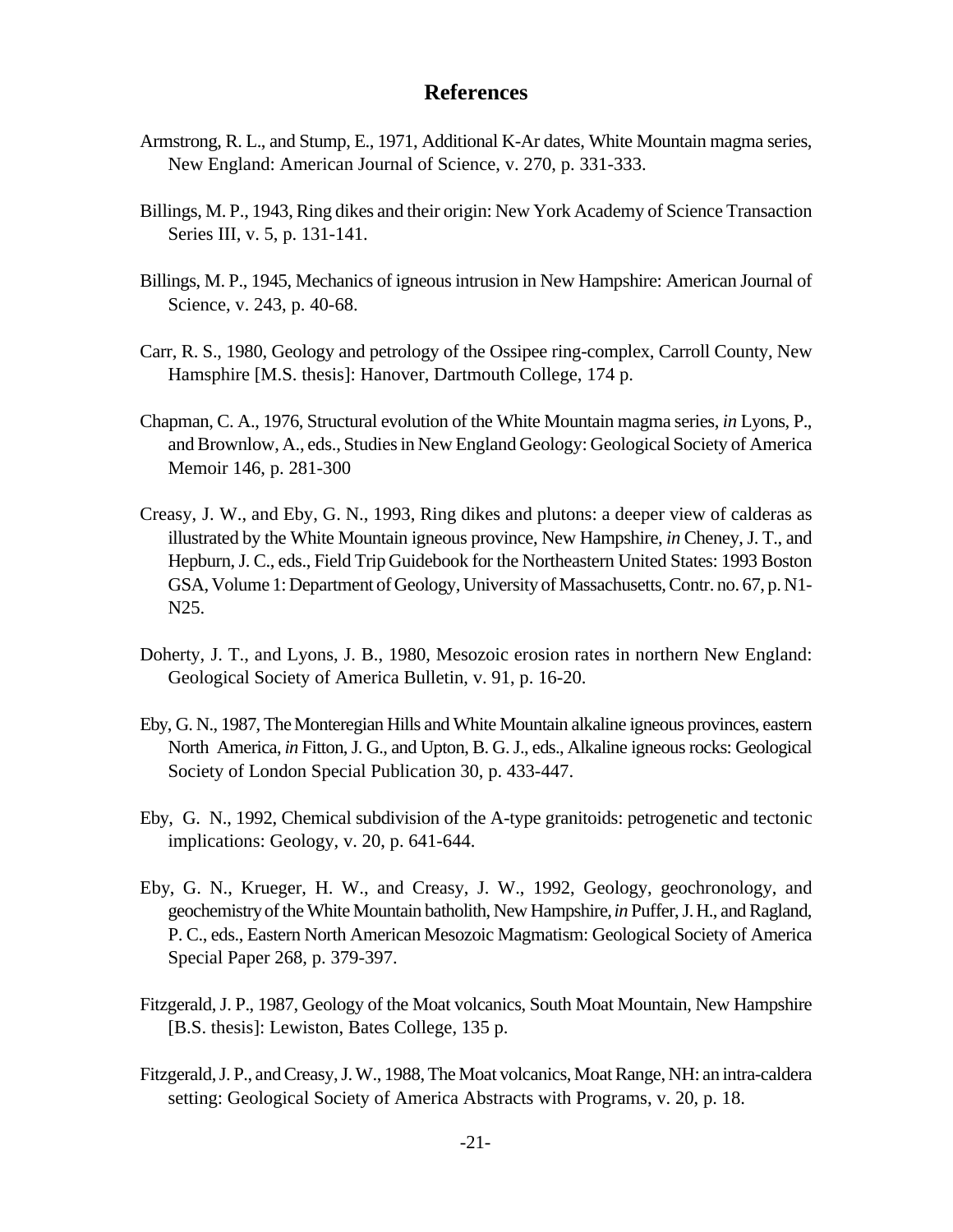- Foland, K. A., and Faul, H., 1977, Ages of the White Mountain intrusives, New Hampshire, Vermont, and Maine, USA: American Journal of Science, v. 277, p. 888-904.
- Foland, K. A., Quinn, A. W. and Giletti, B. J., 1971, K-Ar and Rb-Sr Jurassic and Cretaceous ages for intrusives of the White Mountain magma series, northern New England: American Journal of Science, v. 270, p. 321-330.
- Freedman, J., 1950, The geology of the Mt. Pawtuckaway Quadrangle, New Hampshire: New Hampshire State Planning and Development Commission, 31 p.
- Hitchcock, C. H., 1874-1878, The Geology of New Hampshire: in 4 vols. + atlas, Concord, New Hampshire.
- Kingsley, L., 1931, Cauldron subsidence of the Ossipee Mountains: American Journal of Science, v. 22, p. 139-168.
- McHone, J. G., and Butler, J. R., 1984, Mesozoic igneous provinces of New England and the opening of the North Atlantic Ocean: Geological Society of America Bulletin, v. 89, p. 1645- 1655.
- Noble, D. C., and Billings, M. P., 1967, Pyroclastic rocks of the White Mountain Series: Nature, v. 216, p. 906-907.
- Osberg, P. H., Wetterauer, R., Rivers, M., Bothner, W., and Creasy, J. W., 1978, Feasibility study of the Conway Granite as a geothermal resource: U. S. National Technical Information Service COO-2686-1, 186 p.
- Quinn, A., 1941, The geology of Winnipesaukee Quadrangle New Hampshire: New Hampshire Planning and Development Commission, 21 p.
- Quinn, A., 1953, The geology of the Wolfeboro Quadrangle New Hampshire: New Hampshire Planning and Development Commission, 21 p.
- Richards, P. M., 1990, Nature of the emplacement of the Mt. Pawtuckaway complex, Rockingham County, New Hampshire [M.S. thesis]: Durham, University of New Hampshire, 77 p.
- Roy, C. J., and Freedman, J., 1944, The petrology of the Pawtuckaway Mountains, New Hampshire: Geological Society of America Bulletin, v. 55, p. 905-920.
- Sharp, J. A., and Simmons, G., 1978, Geologic/geophysical models of intrusives of the White Mountain magma series (WMMS): Geological Society of America Abstracts with Programs, v. 10, p. 85.